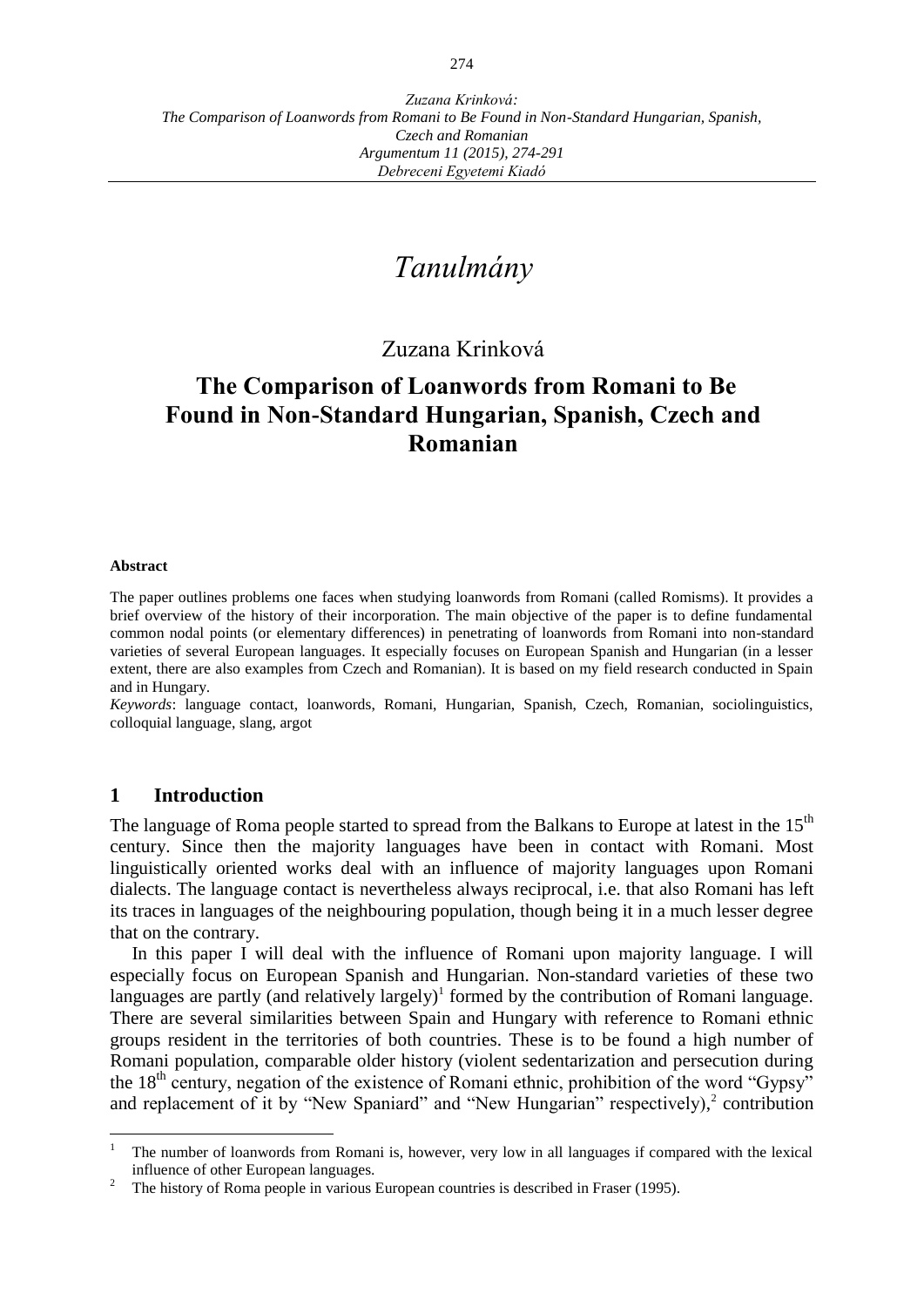to a specific musical style which is nowadays considered a part of national identity of both countries (*flamenco* in Spain, *verbunkos* and *csárdás* in Hungary). There are, however, considerable differences as well. I would like to mention at least two of them. Firstly, in Hungary various dialects of inflectional Romani can still be heard (though not all members of Roma ethnic speak Romani), while in Spain already several centuries ago an inflectional dialect of Romani had been replaced by so-called Para-Romani languages (mixed languages which predominantly make use of the grammar of the surrounding language, whereas the Romani-derived vocabulary is partly retained) based on Spanish, Catalan and Basque.<sup>3</sup> And even these mixed languages are nowadays in decline. Secondly, Spanish and Hungarian differ both in genetic and structural classification with respect to Romani. There arises the question whether there are to be found common nodal points in penetrating of loanwords from Romani into non-standard varieties of Spanish and Hungarian. The answer is supposed to be found in this article.

In this paper, I will outline some general problems one faces when studying loanwords from Romani. Then, I will try to define fundamental common nodal points (or differences) in penetrating of loanwords from Romani into non-standard varieties of European Spanish and Hungarian from the grammar and semantic perspectives. I will point out the semantic group of some ethnicity-designating terms (especially with the focus on in- and out-group members) and show up an eventual meaning shift, often towards the negative/pejorative, present in every language. I also will try to explain the reasons why the words in question penetrated into the slang/informal language and why their meaning could have changed. I will try to document my findings on the examples from other languages as well, especially from Czech and Romanian.

I draw both from my own sociolinguistic field research carried out in between 2006-2012 among Spanish and Hungarian respondents<sup>4</sup> and from vast literature (dictionaries of argots and slangs, etymological dictionaries). 5

<sup>3</sup> In this article, I will only deal with Spanish Para-Romani (called *Caló*) and I will leave aside the other ones.

The survey strove to map awareness about selected Romisms (and their semantic meaning, first and foremost their prospective semantic modification in contrast with the meaning published in dictionaries of argots or slangs) and further on their potential tendencies concerning the knowledge of particular Romisms from the side of respondents in the relation to their age, sex, education and region. The course and results of the survey research carried out in between 2006-2007 among Spanish and Hungarian speakers are in detail described in my unpublished M.A. thesis (Čengerová 2007). The main purpose of the thesis was to compare the existence and frequency of some words of Romani origin in the actual Spanish and Hungarian from the sociolinguistic point of view and to prove the convenience of some methods of investigation (questionnaire, language corpus, Internet). In this way, 57 words of Romani origin in Spanish and 47 words in Hungarian were investigated. The number of respondents, originated from all regions of Spain, was about 1000. The Hungarian part of the research contained over 200 respondents. (The respondents from both countries were non-Roma. They were mostly aged between 18 and 45 years and had a high school or university degree.) Later, the Spanish part of the research has been extended to a total of 1500 Spanish speakers. The quantitative analysis and interpretation of the results of the survey regarding the knowledge of Romisms in Spain are in detail described in my Ph. D. thesis (Krinková 2013) and I will publish them in another paper. However, a brief summary of the Spanish part of my research (including the methodology and an outline of my findings) can be seen in Krinková (2014).

<sup>5</sup> In my research, I compared my findings regarding the knowledge (and possible meaning shift) of chosen Romani loanwords and their sociolinguistic status with the statements that are to be found in the dictionaries and in other sources. For this purpose, I used the works of Benkő (1976), Juhász et al. (1999), Kövecses (1998), Kakuk (1997), Schirm (2006) for Hungarian and Besses (1905), Buzek (2010), Clavería (1951, 1953), Sanmartín Sáez (1999) for Spanish. The Spanish and Hungarian words mentioned in this article as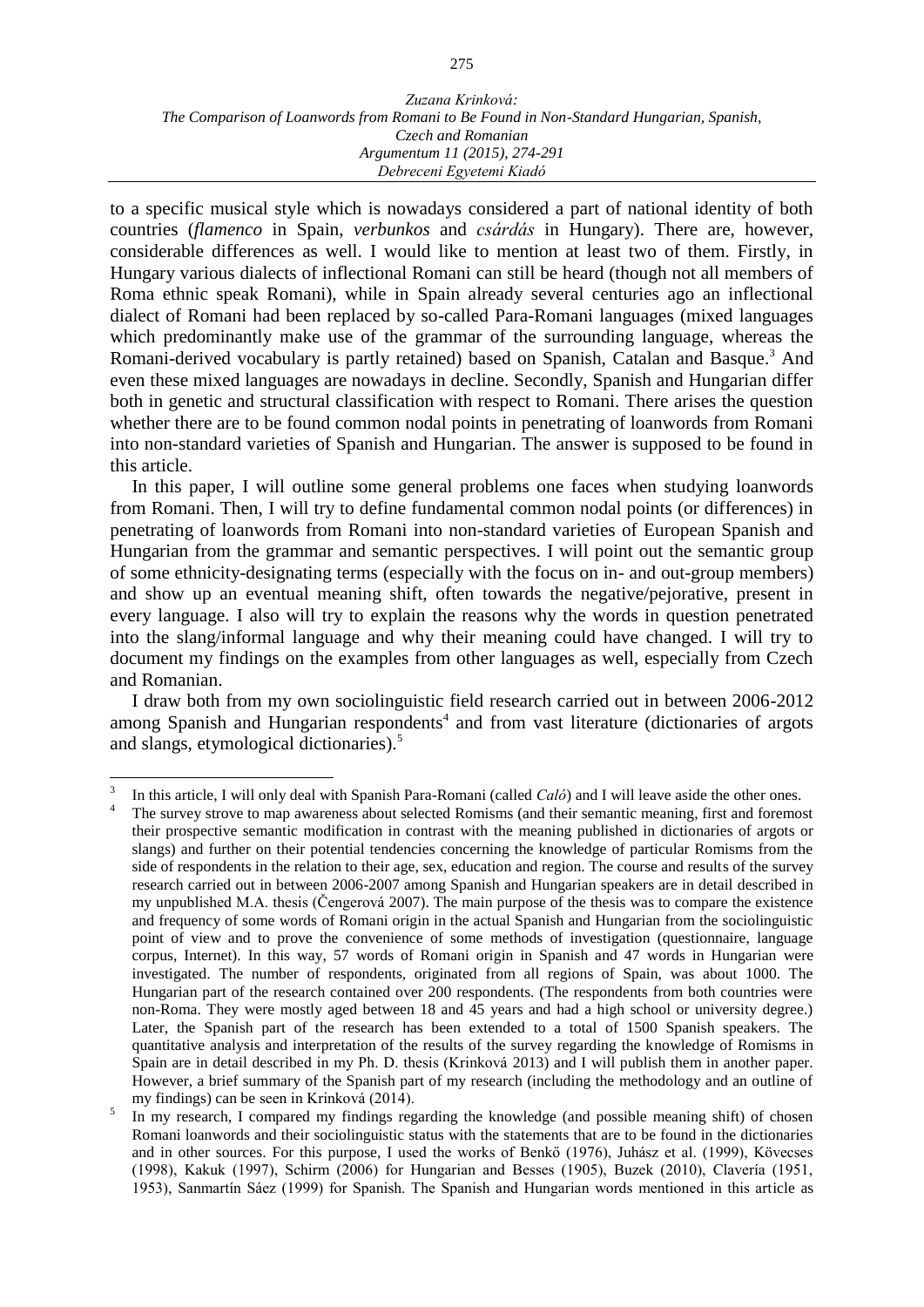The objective of this paper is not to cover in detail or define so-called "secret languages", i.e. old or new European slangs or argots (the argot is perceived here as a speech of marginal social levels) or specific slangs of various groups of the population and present Romani loanwords to be found in these. Neither will I deal in detail with the Romani loanwords present in mixed language codes or in ethnolects (Para-Romani varieties) spoken by the Roma population (or persons being in the closest contact with them). I deem as the Romism such a word (more concise definition to be found later) that has penetrated from a particular Romani dialect to some of non-standard forms of the majority language and is used by non-Romani speakers. <sup>6</sup> The Romani forms presented in the paper as basic ones come from the dictionary Boretzky & Igla (1994) if not stated otherwise.<sup>7</sup>

## **2 A brief overview of the influence of Romani on chosen European languages**

Romani has penetrated into majority languages only slowly, the most often being it by means of an argot that is usually explained due to a more narrow contact among marginal groups of the population. Particular languages differ in a number of lexical loanwords and also in an extent of their use. Some European languages (or more precisely their non-standard varieties) are characterized by a relatively wide contribution of words of Romani origin.

The presence of Romisms is documented in non-standard varieties or secret languages in many places of Europe, e.g. in Scandinavia (Ward 1936; Van Den Eijnde 1991; Ladefoged 1998), the British Isles (Grant 1998), in Netherlands (Kluyver 1934), in France (Esnault 1935; Max 1972), in German speaking countries (Kluge 1901; Matras 1998), in Hungary (Nyusztay 1920; Kakuk 1997; Schirm 2006), in Czech lands (Leeuwen-Turnovcová 1993), in Italy (Pasquali 1935; Scala 2004), in Croatia (Lapov 2005), in Romania (Graur 1934; Leschber 1995), in Bulgaria (Kostov 1956), in Turkey (Kostov 1970; Kyuchukov & Bakker 1999), in Spain (e.g. Clavería 1953; Buzek 2010).

It is symptomatic that in old (west and central) European argots there are only few or none Romani words to be found; a more significant inpour of these words into argots began as late as in the course of the  $18<sup>th</sup>$ , or if you like mainly in the  $19<sup>th</sup>$  century. This tendency is documented not only in central Europe in German *Rotwelsch*<sup>8</sup> that played an important role

examples of Romani loanwords appear also in at least one of the aforementioned works. The examples of loanwords from Romani that are to be found in Czech and Romanian are only drawn from dictionaries and other secondary sources in this paper. I used the dictionaries of Hugo et al. (2006), Machek (1971) and Holub & Leyer (1978) for Czech, and the works of Cioranescu (2005), Leschber (1995) and Graur (1934) for Romanian. I also used several dictionaries of Romani (Boretzky & Igla 1994; Hübschmannová & Šebková & Žigová 2001; Sztojkó 2002) and Caló (Trujillo, 1844; dictionaries contained in Torrione, 1988) in order to verify the Romani (or Caló) origin of the words.

<sup>6</sup> In the case of Spanish, I consider as Romism a word of Romani origin (see further in the article) that has penetrated from Spanish *Caló* into a non-standard variety of Spanish.

<sup>7</sup> As for all basic Romani forms I follow the spelling of this dictionary. In Romani loanwords I follow the spelling of given majority languages, e.g. Rom. *xal* 'he/she eats' > Sp. *jalar* 'to eat', Cz. *chálka* 'food'.

<sup>8</sup> Matras (1998: 193) states that the expression *Rotwelsch* is first documented in German around the year 1250. Its use in older sources is related to a special lexicon of non-standard language varieties which it draws mainly from old dialectical terms and deliberately transformed German words. The contact of the Romani language with marginal non-standard varieties started in Germany and neighbouring countries at first in the 15th century. *Rotwelsch* of an older type still prevailed nevertheless also other varieties were born of a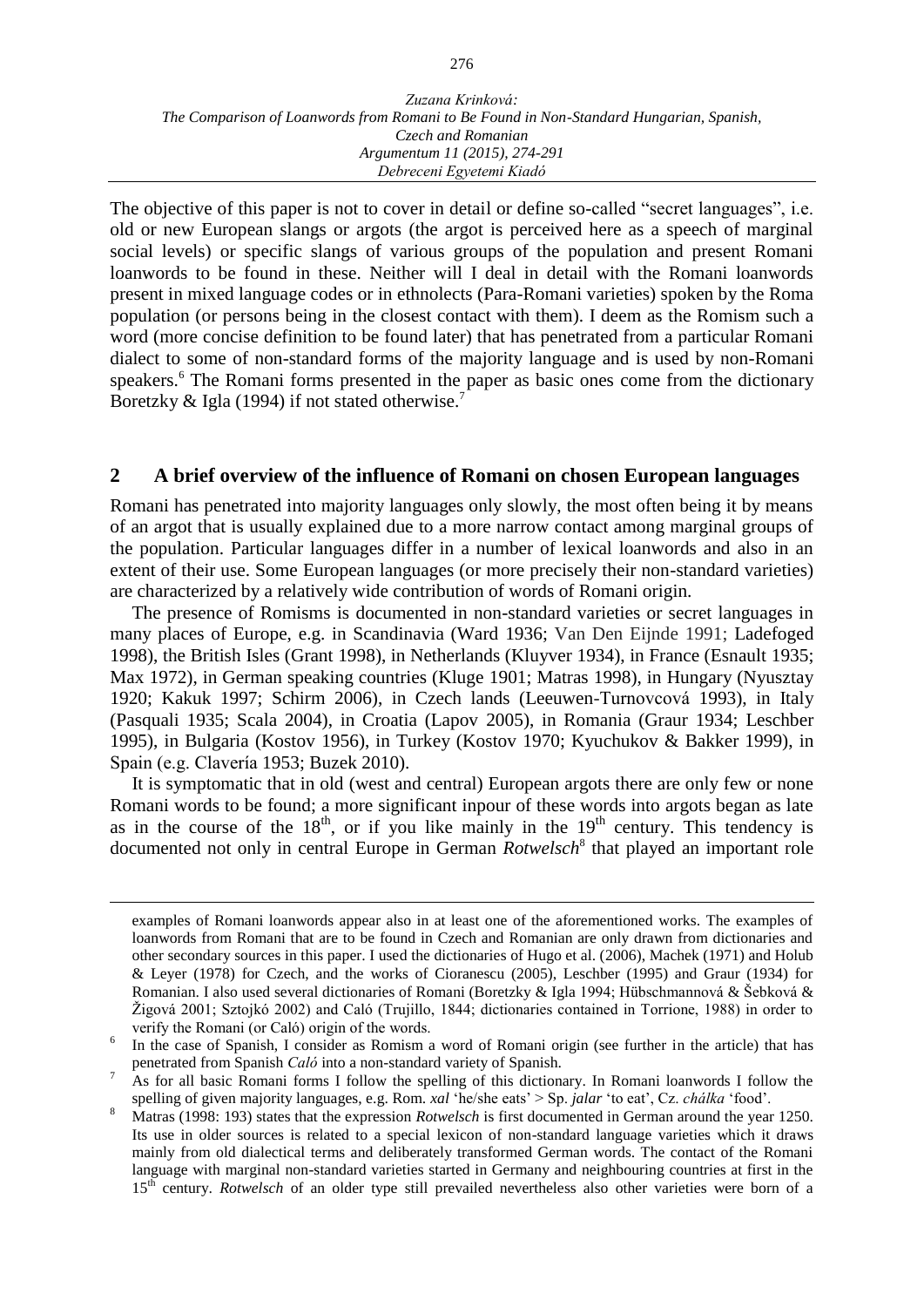also in neighbouring countries where German was the official language,<sup>9</sup> but also e.g. in the British Isles<sup>10</sup> and in the south of Europe in Spanish.<sup>11</sup> It is connected predominantly with industrialization and a birth of a specific speech of the urban periphery and underworld.

The most important sources about the penetration of Romisms into majority languages are in general the works dealing with non-standard varieties of given languages (especially historical and present dictionaries of argot and slang). It is not rare that the comprehensive or/and etymological dictionaries of a given language do not contain many expressions from Romani, in some cases the Romani origin of the word is not mentioned.<sup>12</sup>

Loanwords from Romani started to appear in Hungarian argot in the  $19<sup>th</sup>$  and their inflow continued during the  $20<sup>th</sup>$  century. As Schirm (2006: 150) points out, the words that appeared after 1940 come from Lovara dialect, whereas the words adopted previously were taken from Rumungro dialect. The absolute majority of them got into the language through argot from which some of them got into the colloquial language as well.

The number of Romani loanwords in Czech was low until the  $19<sup>th</sup>$  century when a gradual increasing occurred. In contrast with Hungarian, the number of Romani loanwords is very low in Czech, though a detailed investigation of their presence especially in the contemporary language is still missing. Traditionally, most of Romani loanwords<sup>13</sup> in Czech were used by circus performers, comedians and carousel operators. A lot of words are to be found in historical criminal argot, some of them passed to present prisoner slang as well.<sup>14</sup>

As Leschber (1995: 152-154) points out, there is a general lack of information about Romanian argot. Similarly as in other countries in the region of Eastern Europe, in the era between 1947-1989 the subject of Romani etymologies was taboo.<sup>15</sup>

In comparison with the aforementioned languages we dispose of much more information about the situation in Spanish. The so-called *Germanía*, the criminal lingo spread in Spain first and foremost from the  $15<sup>th</sup>$  to the  $17<sup>th</sup>$  century and recorded especially in the dictionary of Juan Hidalgo *Bocabulario de Germanía* (1609) does not contain – as it is observed by Torrione (1988: 140) – expressions of Romani origin from Caló language (apart from two non

<sup>&</sup>quot;secret" language which incorporated also the Romanic, Hebrew and later (in the  $18<sup>th</sup>$  century) also the Romani lexica.

<sup>9</sup> Hungarian and Czech argots were thus closely connected to the German argot at that time and contained a vast contribution of loanwords from German and Hebrew (or, more properly, from Yiddish).

Grant (1998: 175) states that most words of the Romani origin got into written English in the half of the  $18<sup>th</sup>$ century. He adds though that these expressions had been used much sooner in spoken language. Many of these expressions were first documented in London slang. Some expressions used in cockney do not exist at present outside of London at all. At the same time it is nevertheless evident that in the history of English slang we do not find another more significant boom of the Romani loanwords.

<sup>&</sup>lt;sup>11</sup> Clavería (1953: 17-18) points out that coexistence of jargons of marginal low social levels and the Roma people was only slow and probably did not come into being before the end of the 17th century. Nevertheless in the 18th century a confusion of the Spanish *Germanía* (the criminal argot) and *Caló* (the language of the Spanish *Gitanos*) must have been – according to his words – quite common in Spain.

<sup>12</sup> Several works about the Romani loanwords in Hungarian and Spanish have shown the disproportion in number of Romani loanwords present in various dictionaries (cf. Buzek 2010 for Spanish, Schirm 2006 for Hungarian).

<sup>&</sup>lt;sup>13</sup> The loanwords taken before the Second World War came from Czech Romani (now extinct). Later loanwords should mostly come from East-Slovak Romani, but their inflow (if there is any) has not been mapped in any work so far.

<sup>&</sup>lt;sup>14</sup> For information about Czech argot, cf. Hugo (2006).<br><sup>15</sup> This tendency can be observed also in Czech and Hu

<sup>15</sup> This tendency can be observed also in Czech and Hungarian of that time (cf. also Kis 1997).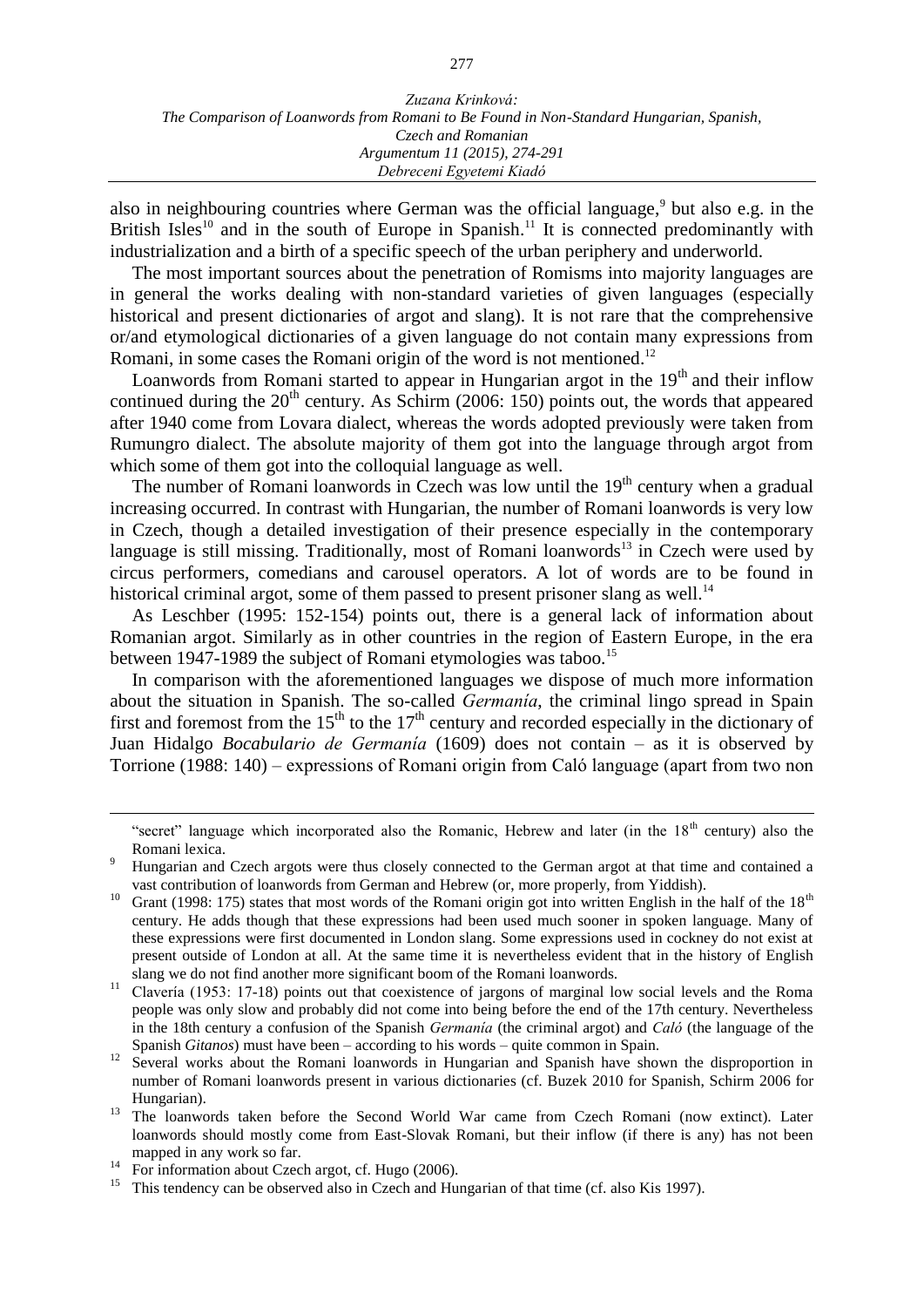confirmed etymologies).<sup>16</sup> The intermingling of both communities thus had to have been really slow. On the contrary though in works such as *El delincuente español* by Salillas (1896) or Besses´ *Diccionario del argot español* (1905)<sup>17</sup> the expressions as Caló (Spanish Para-Romani) are very numerous. Similar situation prevails also in the dictionaries of the argot in the  $20<sup>th</sup>$  century. Nevertheless, as Sanmartín Sáez (1999) states in many places of her dictionary of argot, many Romisms (in Spanish called *Gitanismos*) have grown obsolete or have gone completely out of use from contemporary Spanish.

The confusion of the argot or another secret language with the Romani language is documented in the course of the history in various places of Europe. Mixed forms of the Romani language often played a role of a secret language, but it does not differ from other secret languages from a pragmatical point of view. Contrary to other secret languages the speakers of the Para-Romani share the feeling of the belonging with the Roma ethnic group (cf. also Bakker 1998: 69-96). Confusion of the argot and *Caló* has been since the  $18<sup>th</sup>$  century quite common even in Spain<sup>18</sup> and the expression *Caló* has been used as the synonym of the argot similarly to Portuguese (Portuguese *Calão*).

As already mentioned, *Gitanismos* in Spanish do not come from an inflexional dialect of Romani but from the Para-Romani *Caló* which is itself a mixed language of Romani and Spanish. We can find similar situation in other places of Europe where these mixed varieties of Romani and a majority language were born.<sup>19</sup> Contrary to other languages of Southern and Western Europe (e.g. Italian and French) where maximally several dozens of expressions have been documented, a relatively great number of Romisms have penetrated into nonstandard forms of Spanish some of them still being in use. According to the opinion of Clavería (1953) the number of *Gitanismos* (Romisms) is in the Spanish argot stable and will not thus grow which can be expected also with respect to lesser and lesser competences of the Spanish Roma people in Caló. The present situation of Caló is described in Gamella et al. (2012).

The spreading of *Gitanismos* in Spain was helped significantly by a popular wave of a socalled *flamenquismo* (popularity of *flamenco*) that had its greatest boom in the second half of the  $19<sup>th</sup>$  century. This phenomenon was observed already by Clavería (1953: 360-361) who points out two channels (argot and *flamenco*) by means of which the Romisms got into Spanish. Ropero Núñez (1991) deals with the *flamenquismo* more in detail. Further on, he

<sup>16</sup> Salillas (1896) deems the word *gao* 'louse' a substantive originating from the Caló present as early as in the old *Germanía*, being it the word he derives from the word *chugao* 'louse' (cf. Rom. *džuv* 'louse'). He ascribes the variety of this word (*gaul* 'louse') to the expression from the Germanía *gao*. *Gao* in the meaning of the 'louse' appears in the dictionary of Caló by Trujillo (1844) and Coelho (1892) who attributes it an origin in the *Germanía*. The word *gau* is documented in French argot of the end of the 19<sup>th</sup> century. Vidocq (2002: 65) presents the word *gaux* 'louse' (*gaux ou picantis*' *piota* 'tavern' in the Italian argot, cf. also *piolle* 'tavern' in the French argot. Cf. Vidocq (2002: 108).

<sup>&</sup>lt;sup>17</sup> Besses' dictionary started, as pointed out by Buzek (2010: 30-31), a period of a popularity of dictionaries of the Spanish argot that lasted for the whole  $20<sup>th</sup>$  century and produced works of a various quality. The terms argot and Caló were deemed synonyms in this period and their registry can be thus only hardly singled out. Besses includes also in his dictionary apart from the Romani words also folk, vulgar ones etc. The dictionary became very popular and it was used as the source by later authors of the dictionaries of the argot. It contains a part *Lenguaje jergal-lenguaje usual* (around 5000 entries) and a reversed part *Lenguaje usual-lenguaje jergal* (around 3500 entries). The sources used by Besses remain unquoted and we have not known them precisely so far.

<sup>18</sup> Cf. Clavería (1951: 18-19).

<sup>&</sup>lt;sup>19</sup> Cf. Grant (1998).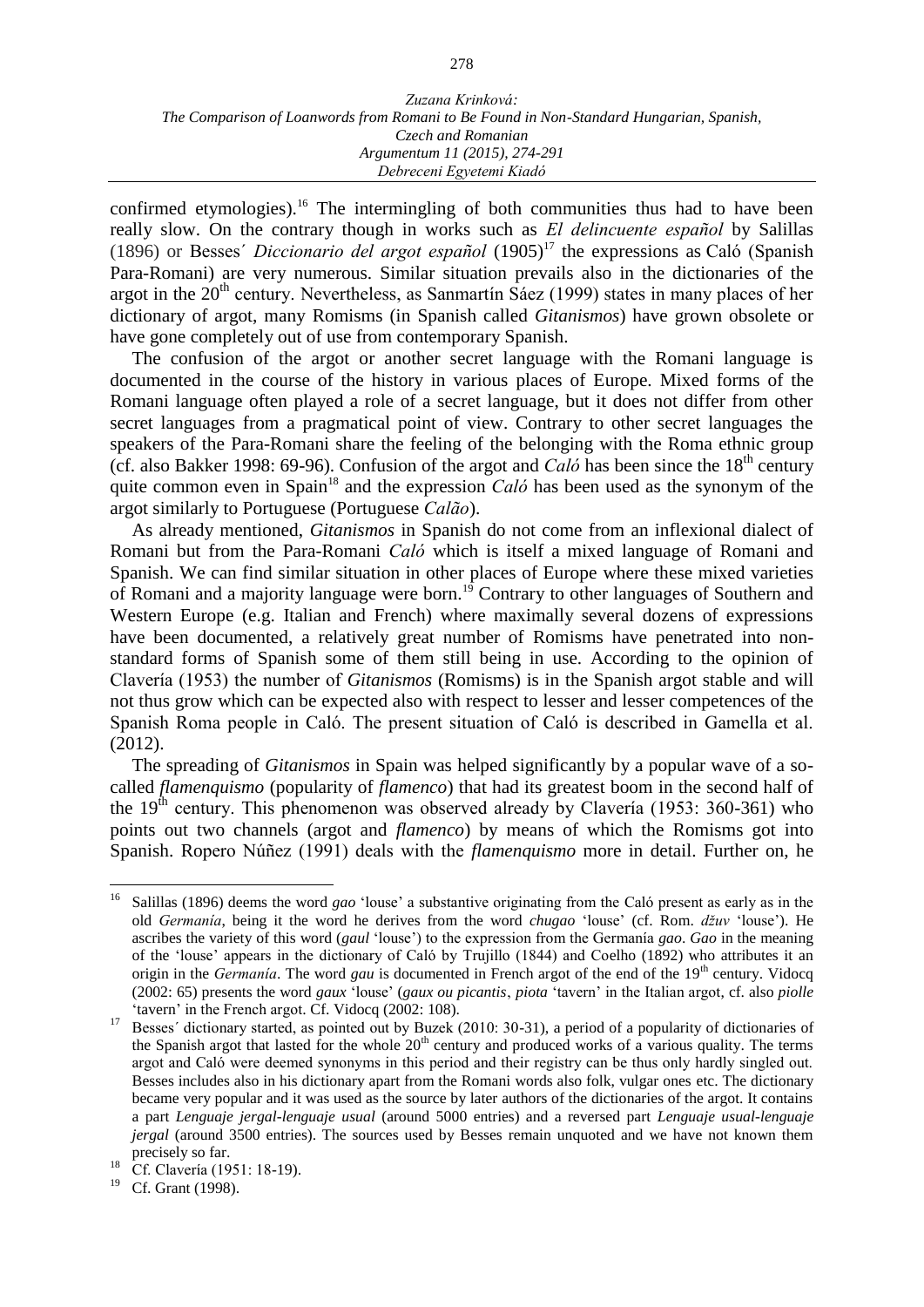draws the attention to a frequent confusion of the terms *andaluz*, *gitano*, *flamenco*, *caló*, *germanía* etc. and finds these terminological vices also in the dictionary of the Spanish Royal Academy (DRAE). Terminological and other vices in connection with documentation of *Gitanismos* in Spanish dictionaries are systematically covered by Buzek (2010) as well.

## **3 The delimitation of the term "Romism"**

Romisms (expressions taken over from Romani<sup>20</sup>) which have penetrated into non-standard varieties of majority languages belong in most cases into the so-called inherited Romani vocabulary (i.e. these are the words of Indian origin further old, pre-European loanwords from Iranian and Armenian and loanwords from Greek; the inherited vocabulary is shared by all European Romani dialects).

In my opinion, we can take for Romisms also new loanwords from some of the European languages the Roma people had been in contact with, if the particular loanword had got into the majority language via Romani. We may use as an example the word of Slavic origin *pusca* 'rifle' present in the Spanish Para-Romani Caló<sup>21</sup> from where it suceedingly spread into the Spanish argot. Whereas in Spanish we may quite easily – thanks to a geographical isolation of Spain – reveal that the mentioned word of Slavic origin had got to Spanish via Caló (and thus we can take it as *Gitanismo*), in other languages – e.g. in Hungarian and Romanian – the situation is not so unambiguous since these languages themselves contain numerous loanwords from neighbouring Slavic languages. This is also the case of the Hungarian word *puska* which had been taken over then most likely from one of Slavic languages, as it is pointed out also by Kniezsa (1974). On the contrary, in the colloquial Hungarian present word *duma* 'speech, conversation, tattle' (and its derivates *dumál*, *dumázik, dumcsizik* 'he tattles, babbles', <sup>22</sup> *dumás* 'voluble', *dumcsi* 'conversation' etc., together with compounds such as *dumagép* 'extremely talkative person', literally 'the tattling machine', *dumaláda* 'radio, television', literally 'tattling case/box') are also of Slavic origin but had come to Hungarian via Romani which had taken it over from some of the South Slavic languages, as it is pointed

<sup>20</sup> In case of Spanish the definition of Romism as loanword from Romani is not appropriate, because the socalled *Gitanismos* (this term is largely used in Spanish literature instead of Romism) are in fact always loanwords from Spanish Caló. I consider the Romani origin of the given loanword from Caló as a necessary criterion for considering it *Gitanismo*. In order to simplify the terminology, I will however use the unifying term Romism also for loanwords from Caló (though not taken directly from a proper dialect of Romani). In the last two decades a new migration wave of Roma has got to Spain and Portugal, mainly from the region of the Balkans as a consequence of the new political situation. These Roma people still speak various dialects of inflectional Romani; nevertheless I do not know about any contact between the Spanish Gypsies and these forlorn immigrants (cf. Jiménez González, 2009) or about any linguistic influence of their speech on Spanish language.

<sup>&</sup>lt;sup>21</sup> The great majority of loanwords the origin of which is ascribed in the dictionaries to the Caló is without any doubts of the Romani origin (that is belongs to the inherited vocabulary, or it is the loanword from Greek or other European language, which had got to Spanish via the Caló). The Spanish dictionaries of argot agree on the Caló origin of most of words, whereas the dictionary of the Spanish Royal Academy (DRAE) cites the Caló etymology only in some cases. As for several Romani words it cites another etymology or an unknown origin.

<sup>&</sup>lt;sup>22</sup> Elementary dictionary form of the verbs is in Hungarian the  $3<sup>rd</sup>$  person of SG, the infinitive is made by adding of the suffix -*ni*.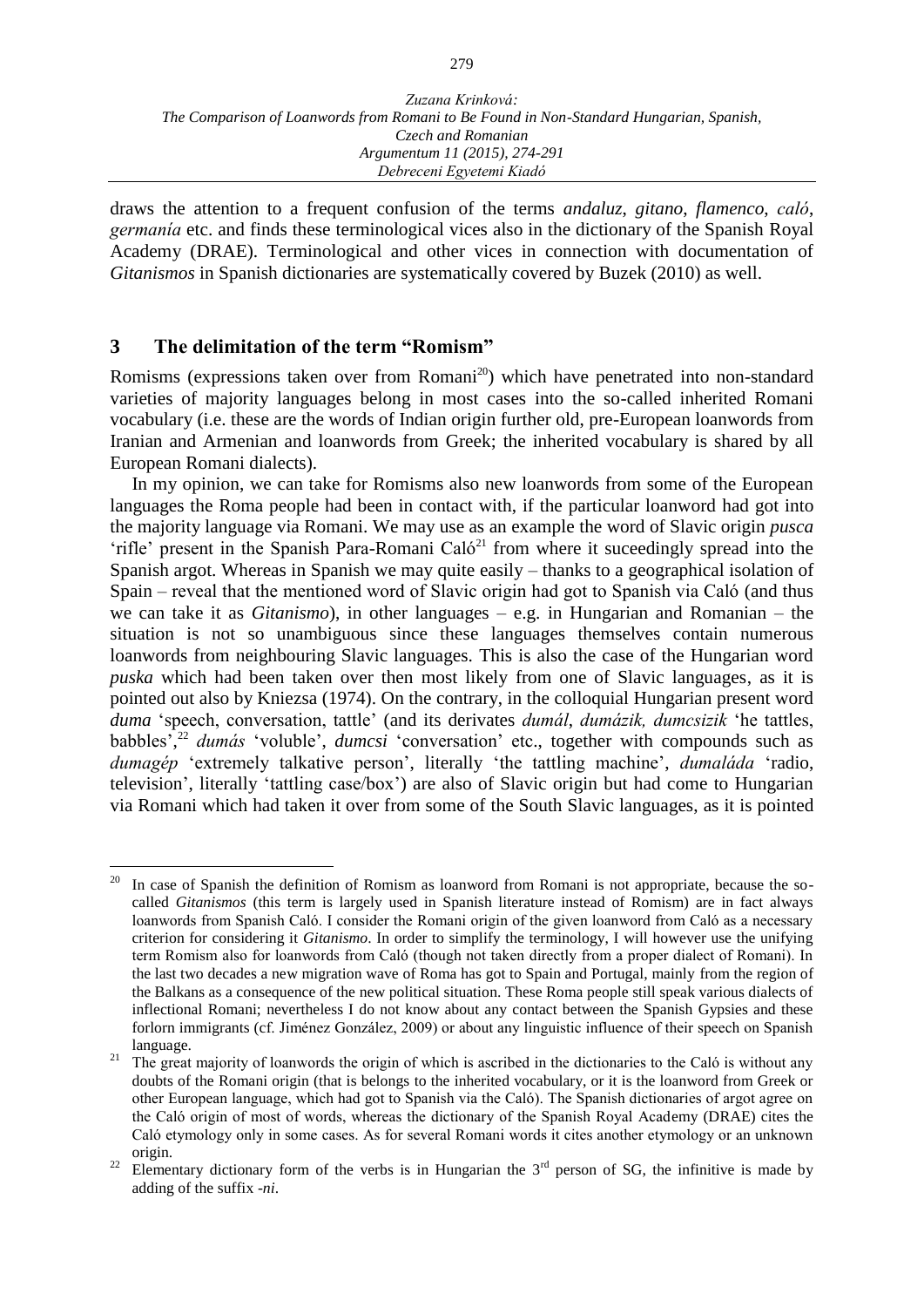out in Benkő (1976: 687) in the etymological dictionary of the Hungarian language. In this interpretation it can be thus perceived as the Romism.

## **4 General characteristics of Romisms**

Romisms have a tendency to show certain common characteristics: a phonological, morphological and semantic one. On the ground of a comparison of a presence of Romisms in non-standard varieties of Hungarian and Spanish I have arrived to several general conclusions some of which can be applied also to Romisms present in other European languages.

The characteristics regarding phonology and grammar are the following:

1) The Romisms often largely (or totally) adopt a sound system of the host language. As for an assessment of the extent of their adaptation we must know first what the sound form of a given word in a particular Romani dialect is from where it had been taken over to the majority language. In Romani dialects we also find – quite often due to their contact with the majority language – changes in the field of the phonological subsystem. We can see a full adaptation to the sound system e.g. as for loanwords from Caló in Spanish, since already Caló fully adopted the phonological subsystem of the majority language (e.g. the loss of aspiration, changes in articulation of some phonemes etc.). Romisms present in Hungarian and Czech contain partly phonemes which are for the particular language untypical and which appear only in foreign words, e.g. /dž/ in the Czech word *gádžo* 'Gaujo' (but compare Czech *čokl* < Romani *džukel*  'dog') or Hungarian *gádzsó*. Nevertheless some features such as the shift of the stress or the loss of aspiration (if we compare them to so-called Common Romani, that means the form common to the majority of Romani dialects in Europe) are present also in the local Romani dialects from which these words were taken. In some cases though the remains of an aspiration (if present in the local Romani dialect) can be preserved despite of the absence of aspirated sounds in the majority language. We may use the Hungarian slang word *dikház* 'he finds out' (Kövecses 1998: 64) as an example, to be found sporadically also in the slang of Turkish homosexuals (*phuri* 'old homosexual', cf. Kyuchukov & Bakker 1999: 97).

2) One Romani stem can serve as the source for formation – by means of affixes of the surrounding majority language – of a great range of new lexical units, e.g. the Spanish Caló word *currar* (documented also in the variety *currelar*) 'to beat' and also 'to work' is used for forming of nouns as *curro, curre, currele, currelo*, all with the meaning of 'work', *currante*  'worker', *currito* (*dar un currito* 'to slap someone'). <sup>23</sup> Leschber (1995: 153) described similar phenomenon in Romanian. The Romani basis can become also a part of the compound the second part of which comes from the majority language, e.g. the already mentioned colloquial Hung. *dumaláda* 'television' (< Rom. *duma* 'speech' + Hung. *láda* 'case').

3) The words are often adopted together with Romani affixes, such as the suffix -*ipén* in the colloquial Span. *chachipén* 'glorious' ( < Caló *chachipén* 'truth' < Rom. *čačipén* 'truth'). Also the Romani affixes can be used in some cases independently in specific levels of the

<sup>23</sup> Sometimes the particular morpheme of the majority language (here Spanish) occurs also in the Para-Romani Caló from which the argot draws.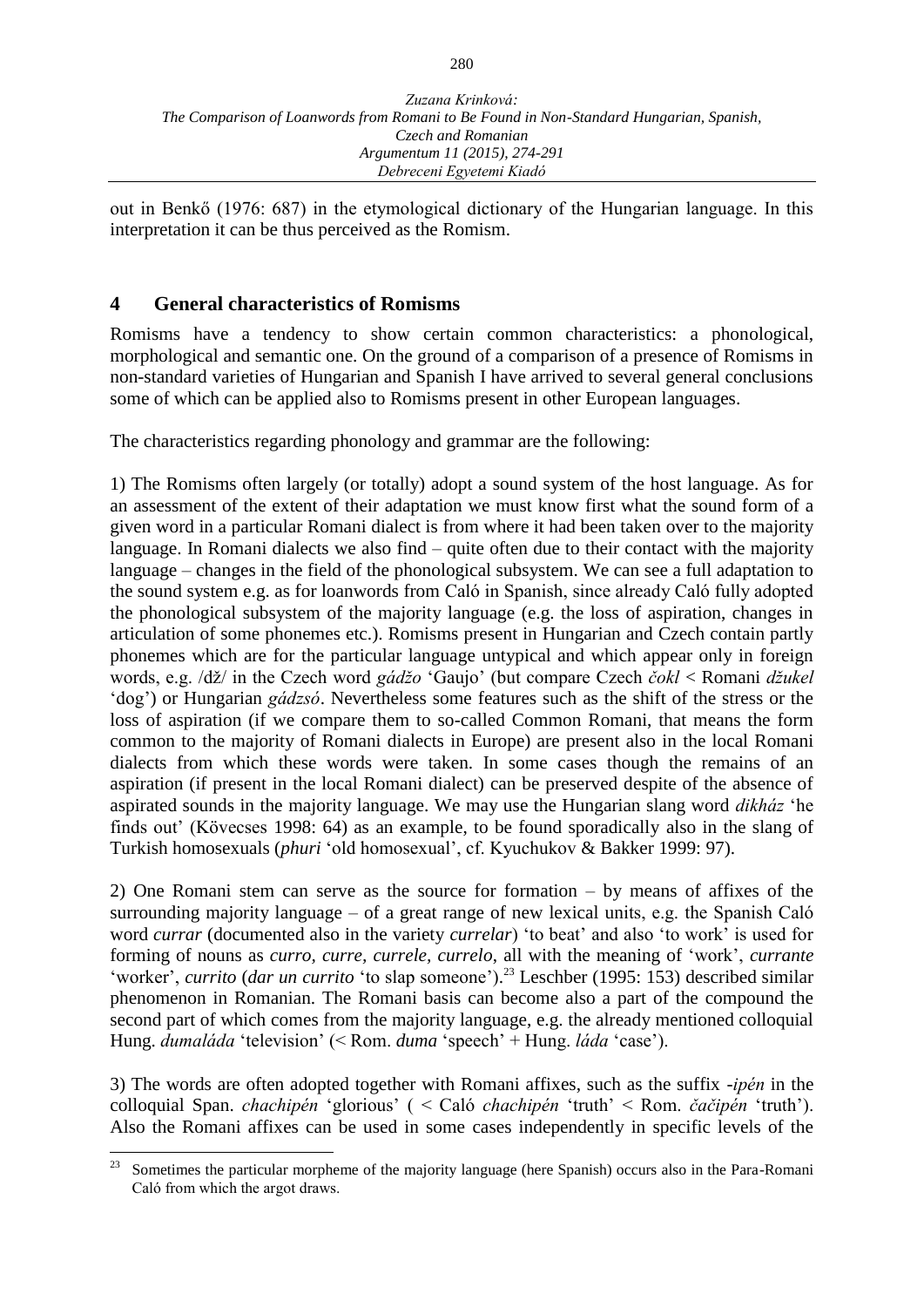#### *Zuzana Krinková: The Comparison of Loanwords from Romani to Be Found in Non-Standard Hungarian, Spanish, Czech and Romanian Argumentum 11 (2015), 274-291 Debreceni Egyetemi Kiadó*

majority language such as the suffixes -*os*, -*ete*, -*engher used* (minimally in first decades of the  $20<sup>th</sup>$  century) in the Romanian Press when artificially copying the speech of the Roma people, as it is mentioned in the work of Graur (1934). In non-standard varieties of Spanish there is the suffix -*eta,* to be found with the adjectives in later and present sources concerning Caló, coming the most probably originally from the Romani comparative suffix -*edér*, as it is suggested by Adiego (2005:  $67)^{24}$ ; in vernacular Spanish: *majara* 'fool' (< Caló *majaró* 'holy') and also *majareta*, *pureta*<sup>25</sup> 'parent; younger person acting as an older one', or the verb suffix -*el*-/-*iñ-el*-. All these suffixes are however documented also in Caló and they are connected only with the Romani roots, which to a certain extent refutes the statement that the suffixes are productive in the argot.

4) The verbs are often taken over with the Romani suffix of the person, the most often -(*e*)*l* (3SG). This trend is evident also in the Para-Romani languages. Nevertheless it seems that also in regions where the Para-Romani was not born the verbal Romisms penetrate into the majority language often together with the suffix of the person: Cz. argot *kamelit* 'to love' (< Rom. *kamél* 3SG + Cz. infinitive -*it*), *dárelit se* 'to be afraid of' (< Rom. *darál* 3SG), Hungarian *kamel* 'he/she loves', *csórel* 'he/she steals' (< Rom. *čorél* 3SG), *dikhel* 'he/she sees' (< Rom. *dikhél* 3SG), *dzsal* 'he/she goes' (< Rom. *džal* 3SG), *darál* 'he/she is afraid of'. In some cases there are even two forms: argot. Span./Caló *chanar/chanelar* 'to know, can, understand' (< Rom. root *džan*-, *džanél* 3SG, with the same meaning), *dicar/diquelar* 'to see' (also these two variants are documented in Caló as well). The verbal personal suffix frequently appears in other deverbal derivates as well.

5) Further we can assume that in all languages the most adopted lexemes there are words classes with the full lexical meaning. The most often are nouns, e.g. the argot. Span./Caló *breje* 'year'<sup>26</sup>; colloq. Span. *chaval* 'boy (used also when addressing someone)', <sup>27</sup> argot. Span. *mollate* 'wine'<sup>28</sup>; adjectives (e.g. argot. Span. *chungaló* 'bad'<sup>29</sup>), and verbs (e.g. argot. Span. *camelar,* colloq. Span. *currar* 'to work; to beat', <sup>30</sup> argot. Span. *chalar* 'to go', colloq./argot. Spanish *chorar* 'to steal'. In some cases the change in word class may occur, the most often being it nominalization due to a shift of a semantic meaning on the ground of a metaphor: e.g. in colloquial Span. *parné* 'money' (noun) < Caló *parné* 'money' < Rom. *parné* 'white PL' (adjective).<sup>31</sup> There may though occur also other word classes, e.g. pronouns: for example Spanish *menda* 'I' < Caló *menda* 'I' < Rom. *amendar* 'we ABL' or perhaps *mandar* 'I ABL'.

<sup>24</sup> <sup>24</sup> Sanmartín Sáez (2002: 526, 711) takes -*eta* for a (Spanish) diminutive suffix. Adiego however in my opinion quite convincingly argues against the Spanish (or Catalan) origin: Spanish diminutive suffix -*eta* is feminine (the masculine form being -*ete*), whereas in Caló it appears only as masculine.

<sup>&</sup>lt;sup>25</sup> The forms with *-eta* are not present in the older sources of Span. Caló, but are documented in present-day Caló (e.g. in Adiego 2005).

 $\frac{26}{27}$  < Rom. *berš* 'year'

<sup>27</sup> In the older Caló dictionaries, only the nominative forms (*chavó* SG and *chavé* PL) are documented, the form *chaval* comes from Rom. vocative *čhavále* PL.

<sup>28</sup> < Caló *mol*, *mollate* 'wine'< Rom. *mol* (nominative), *moljate* (locative)

<sup>29</sup> < Caló *chungaló* < Rom. *džungaló*

 $30 \leq \text{Caló *currar* 'to work; to beat'  $\leq \text{Rom. } kuf/kur$  'to beat'   
31 This phenomenon can be found often already in Boman$ 

This phenomenon can be found often already in Romani dialects themselves; it is thus always necessary to weigh if this shift occurred indeed as late as at the moment of adoption of the Romani loanword.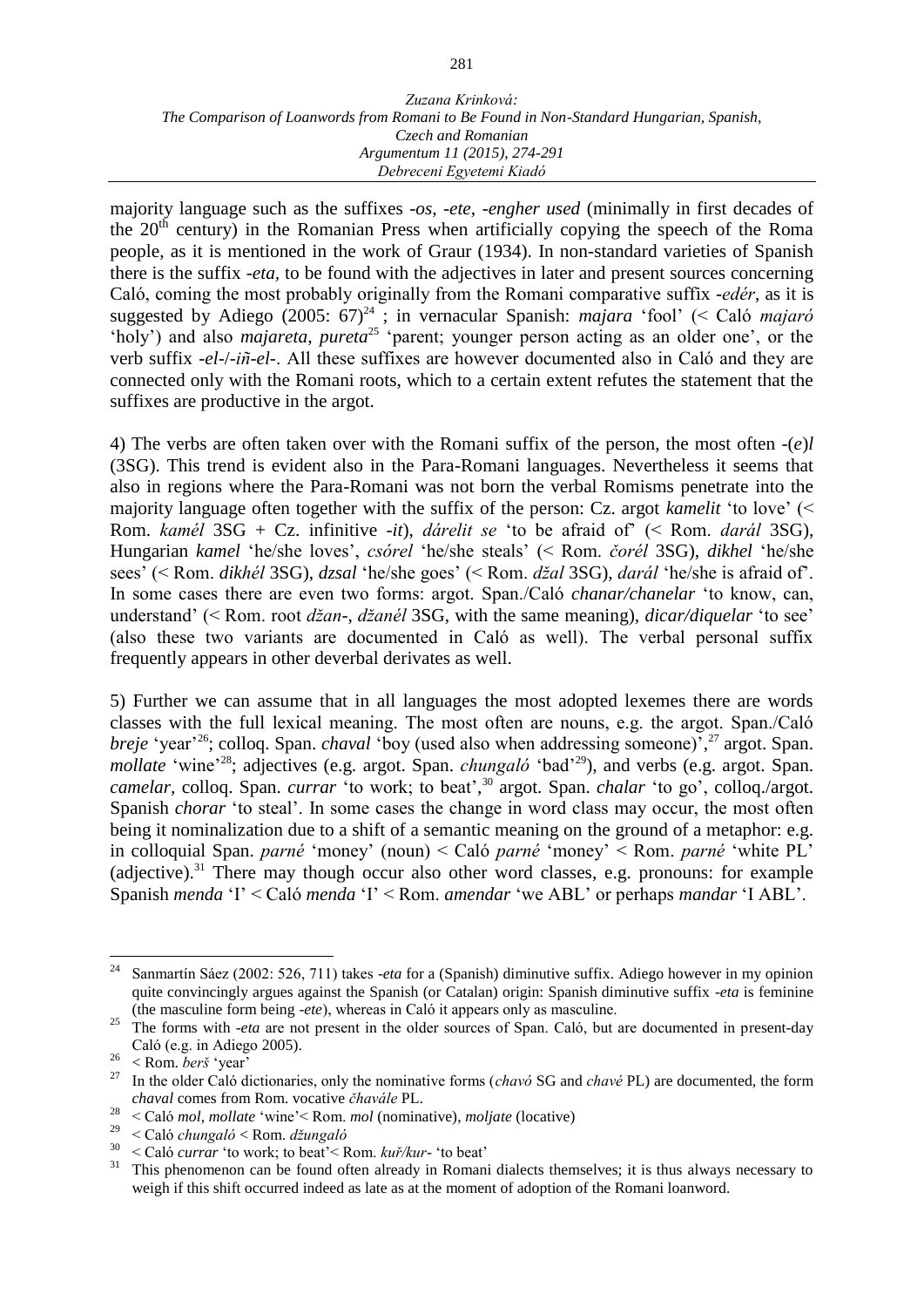Characteristics regarding the frequency of use:

6) The frequency of knowledge among the speakers as for particular Romisms differs markedly. Some Romisms have penetrated only to marginal language levels (such as a prisoner argot), some appear routinely in the colloquial language and they are known by most native speakers of the given language. My research revealed that very frequent words are *chaval* 'boy', *currar* 'to work', *molar* 'to enjoy' in Spanish, while in Hungarian there are common expressions such as *csaj* 'girl', *csávó* 'boy'. <sup>32</sup> In Czech it is for example *čokl* 'dog'. It is quite symptomatic that the speakers using these expressions often have no clue that the expressions are of Romani origin.

## **5 Semantic aspects of Romisms**

## *5.1 The most frequent semantic groups*

The Romisms that have penetrated into the non-standard varieties of majority languages belong in most cases into one of semantic groups that are delimitated by Matras (2002: 25-30) within the so-called inherited vocabulary.<sup>33</sup> These semantic groups are among others expressions labelling persons (hierarchical relations within the family and community, attribution of nations, professions and functions), human body and its functions and qualities, human activities, further on religion and spiritual matters, natural phenomena and time, fauna and flora, basic groceries, attributions of dwellings and places, names of things and tools. We may state that most of these semantic groups often cover also the lexica of argots of the European languages.

The semantic groups of Romani origin loanwords present in each of the studied languages show a striking lexical similarity.<sup>34</sup>

As for Romisms, the most frequent semantic groups are (1) human body and its functions, including activities and conditions related to the body, emotions and mind, (2) expressions concerning the life in the society (there are names of professions and functions, criminal activity and money) and (3) the expressions delimitating hierarchical relations within the family and community,

Ad 1) Human body and its functions, including activities and conditions related to the body, emotions and mind, for example the Romani *muj* 'mouth' > Span./Caló<sup>35</sup> *mui*, written also as

 $32\,$ My research revealed that more than 50% of respondents knew 19 of investigated words (from 57) in Spanish (*calorro*, *camelar*, *chachi*, *chachipén*, *chalar*, *chaval*, *chivar*, *chungo*, *currar*, *gachó*, *jolín*, *queli*, *majara*, *mangar*, *molar*, *paripé*, *parné*, *pinrel*, *sobar*) and 23 of investigated words (from 43) in Hungarian (*baró*, bula, csaj, csávó, csór, darál, devla, dili/dilis, duma, dzsal, gádzsó, gizda, gógyis, góré, havovál, kaja, lóvé, *manus*, *megmurdel*, *more*, *pia*, *rinyál*, *vakerál*).

<sup>&</sup>lt;sup>33</sup> There occurs though some shift since also new loan words are deemed a Romism which had penetrated into the major language via the Romani language.

<sup>&</sup>lt;sup>34</sup> In fact, many Romani words, such as father, son, girl, non-Gypsy, bread, to eat, to drink, to steal, money, God, devil, fear etc., appear as a loanword from Romani in each of the studied language. One could say that a special kind of Gypsy traditional values and life experience can be observed in the argot lexicon of Romani origin for historical and social reasons. Taking into account these reasons and analysing them one could suppose to be able to explain the presence of every single word of Romani origin in the argot of the of the majority population´s language.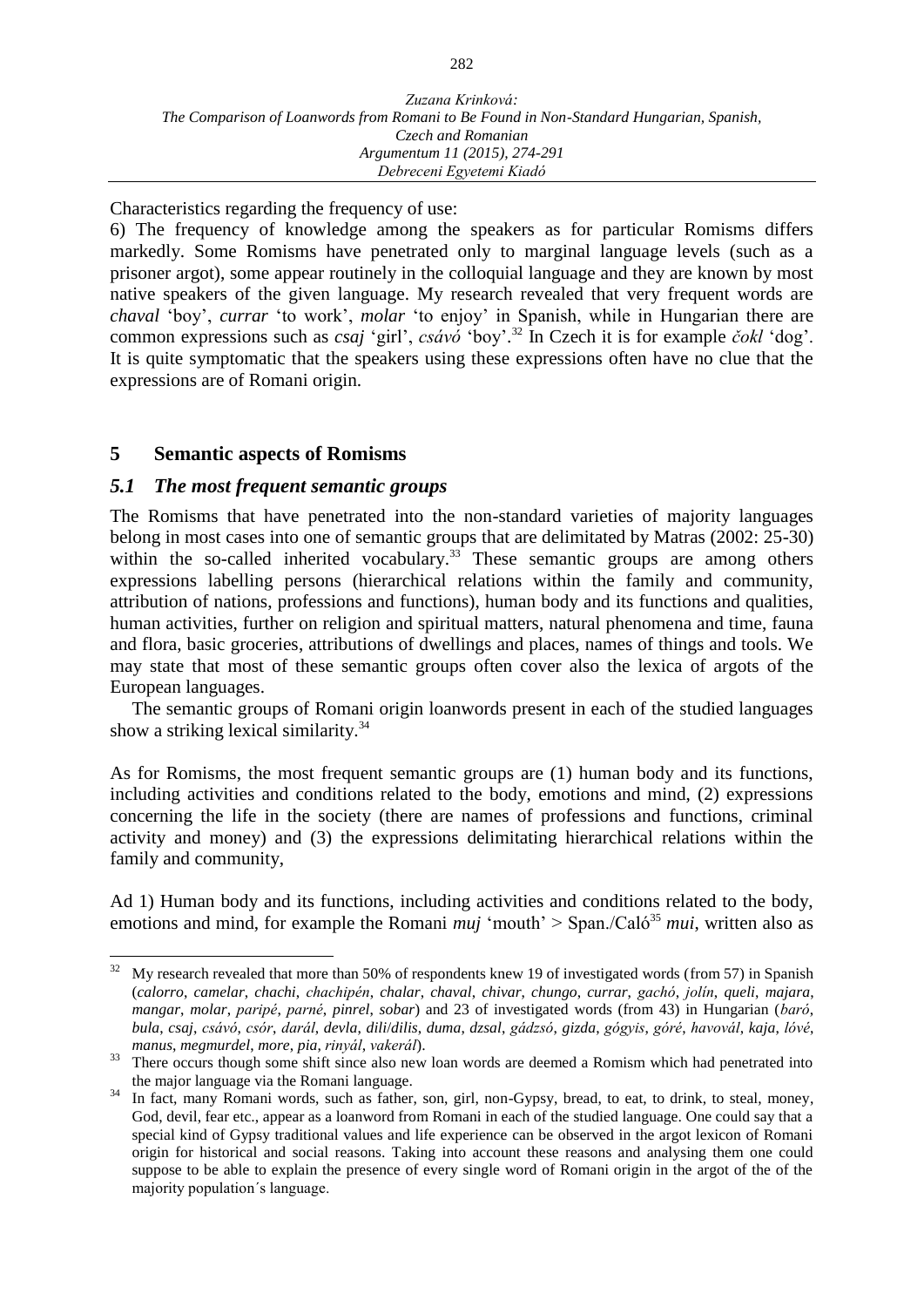#### *Zuzana Krinková: The Comparison of Loanwords from Romani to Be Found in Non-Standard Hungarian, Spanish, Czech and Romanian Argumentum 11 (2015), 274-291 Debreceni Egyetemi Kiadó*

*muy* 'mouth', also in the phrase *achantar la mui* 'to hush up'; Rom. *jakh* 'eye' > Span./Caló *acáis, sacáis, escáis* 'eyes'; Rom. *pindró* 'foot', *pindré* PL > Span./Caló *pinrel* 'foot'; expressions of intimate body parts are very frequent: Rom. *bul* 'bottom' > Span./Caló *bul*, *bullate* 'bottom'; Rom. *mindž* 'female genital' > Span./Caló *minche,* Hung. *mindzsó,* Czech *mindža* 'female genital'; Rom. *čuči*, *čuča* PL 'breasts' > Span./Caló *chucháis.* Another relatively common category are the words somehow related to the body (e.g. excretion, sexual intercourse): Rom. *khul/ful* 'excrement' > Hung. *kula* 'excrement (vulg.)' (and derivatives: adj. *kulás,* verb. *kulál*), Span./Caló *ful* 'excrement'; Rom. *xin*- 'to shit' > Span./Caló *jiñar* 'to shit'; Czech *chynda* 'bottom'*, chyndit* 'to shit'; Rom. *rat* 'blood' > Span./Caló *araté* 'blood, menses'*.* Other expressions are also related to the body, such as Rom. *xa*- 'to eat', *xal* 3SG > Hung. *halózik* 'he eats', *kaja* 'food (vulg.)', Span./Caló *jalar* 'to eat', Romanian *a halí* 'to eat'; Rom. *pi*- 'to drink' > Hung. *pia* 'alcohol', *piál* 'to drink, to booze'; Rom. *mandró*  'bread' > Span./Caló *manró*; Rom. *mol* 'wine' > Hung. *mólés* 'little bit drunk'; Rom. *bokh* 'hunger' > Span./Caló *boqui* 'hunger'; Rom. *vaker*-/*rakir*- 'to speak' > Hung. *vakerál*, Span./Caló *naquerar/araquerar*; Rom. *dža*- 'to go', *džal* 3SG, *džan* 3PL > Hung. *dzsal,*  Span./Caló *chalar*, Romanian *geánă* 'to go, to hurry'; Rom. *sov*- 'to sleep'> Span./Caló *sobar*; Rom. *rov*- 'to cry', *rin*- PERF > Hung. *rovázik* 'he cries, he complains', *rinyál* 'he cries, he complains; he is afraid' and many others.

Ad 2) Expressions related to the life in the society. This category contains also the names of professions or functions – among others typical for majority population, e.g. the policeman, judge, superior, e.g. substantive *barander/barender/baranda* (from the Romani comparative *bareder* 'greater'*,* from *bar*ó 'great') has in non-standard Spanish various sociolinguistically differentiated meanings: stands for the 'judge', 'lord, commander', in prison argot 'warder', from Rom. *beng* 'devil' originated the Czech *benga* 'police people'. Very often you may come across to terms related with money, e.g. Rom. *love* 'money' > Hung. *lóvé*, Czech *love,*  Romanian *lovéle* 'money' and various criminal activities, e.g. Rom. *čor*- 'to steal' (*čorél* 3SG) occurs in the colloq. Spanish *chorar*, *chorelar*, in Hungarian *csórel*, in German *schornen*, in Romanian *cioran*, *ciordi*, *ciorti*, *ciordani*, in Czech *čórnout*, all with the meaning 'to steal'.

Ad 3) Expressions delimitating hierarchical relations within the family and community.The Gypsies brought from India a highly developed sense for a complex caste stratification that was showed by a strict endogamy in their own group. Therefore it might be seen natural that between Roma and the majority population there always has been an abyss, in spite of some social contact.

Minority ethnics that have traditionally been disdained by the most of the majority population use special terms for denomination of the members of the majority population (e.g. Jews call a non-Jew *goi*). This term is not equal to the word foreigner or stranger. Among Roma, there is a term *gádžo* for a Czech, *Gatscho* for a German, *gádzsó* for a Hungarian, *gagiu* for a Romanian, etc.

As Matras (2002: 29) claims,

 $\overline{a}$ 

the division between Rom and non-Rom in terms referring to human beings (…) is sometimes interpreted as reflecting the prominence of the opposites purity vs. pollution, preserved in the culture of some

The forms present in Spanish Caló and in Span. argot or slang are usually the same.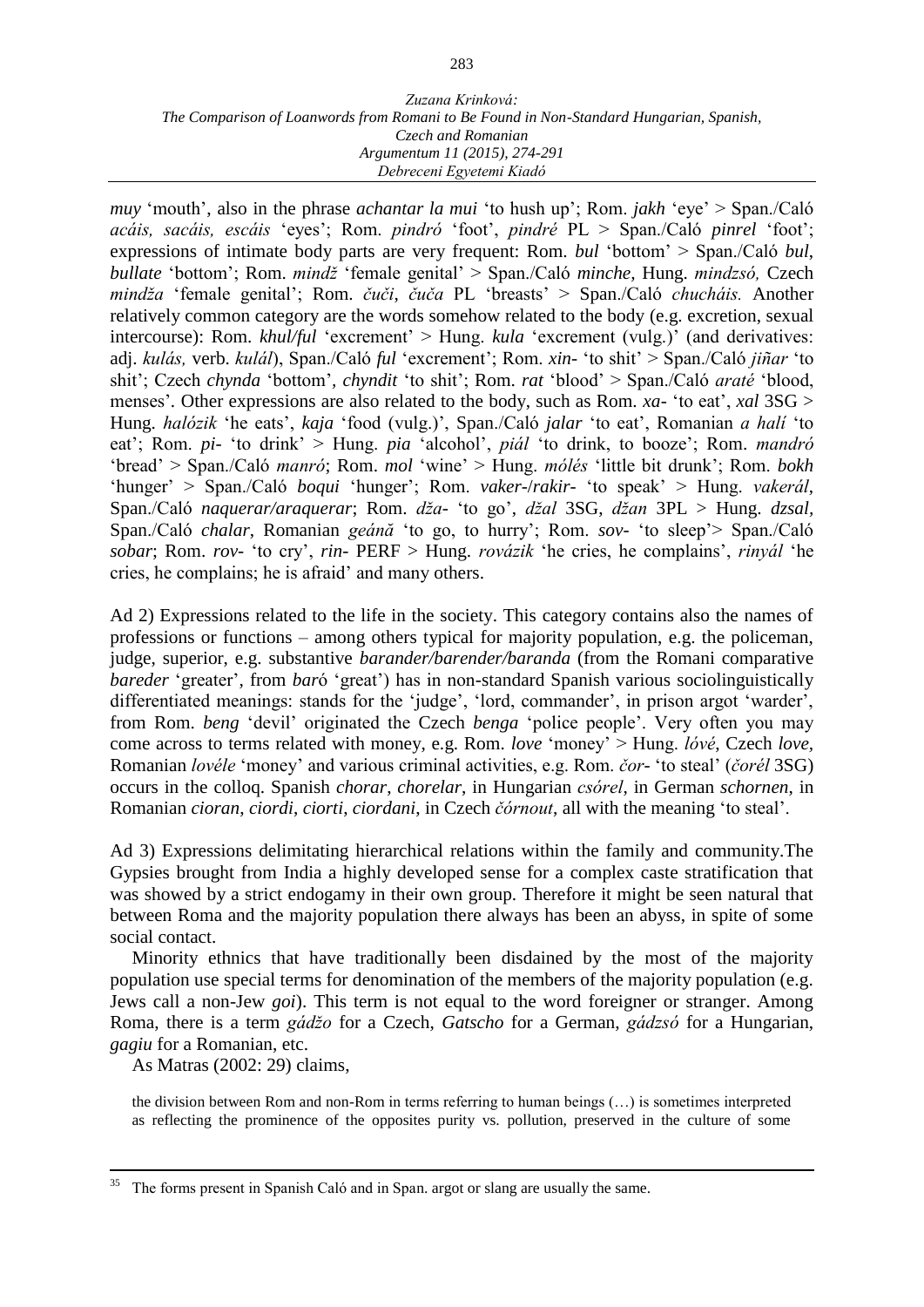Romani groups. But while some connect it with the Hindu caste system (cf. Hancock 1991), others regard it in the more specific context of peripatetic cultures (Sutherland 1975).

The Romani expression *gadžó* means a non-Gypsy man (*gadží,* a non-Gypsy woman). This word penetrated in most of the European languages in its original meaning. In some cases (e.g. in Czech) it is perceived as a typical Gypsy word and it is used exclusively when talking about "Gypsy issues". However, when a Czech speaker uses this word (always when talking about the relations between Roma and the majority), there is often a certain degree of a negative connotation. In some European languages, the Romani word *gadžó/gadží* is used in the extended meaning as a man (or woman, respectively) in general (not exclusively non-Gypsy) with eventual positive or negative connotation.

In Czech, *gádžo* (and its feminine form, *gádžovka*) is used when speaking (or writing, e.g. the journalists) about issues concerning the Gypsy community and the mutual relations of Roma and the majority, always with the intention to use the "Gypsy" term Romani origin of which being generally known and causes certain stylistic tincture. On the other hand, there is no exact equivalent of this word in Czech, just the description "the member of the majority population, here Czech". In the jargon of circus performers it means also anybody who does not belong to their community, e.g. the audience.

Nowadays, most of the Spanish Gypsies – that called themselves *Gitanos* or *Calé* – call the Spanish people *payos*. The term *payo* has a very similar function as the Czech *gádžo*, being used also by Spanish people when talking about the mutual relations between *Gitanos* and non-*Gitanos*. But in the Spanish argot (and also in the colloquial language) appear the words *gachó* and *gachí* (and also the originally plural form *gache*) as well. In Caló<sup>36</sup> this word means a non-Gypsy man or woman, but in the Spanish argot the meaning extended to a man (or a woman) in general. According to my sociolinguistic research made in Spain, *gachó* is sometimes perceived as someone strange or not confidential or even bad (and it has this shifted meaning also in Latin America). On the contrary, *gachí* was more frequently defined as an attractive woman or girl but sometimes also as a prostitute.

The concept of a lover or prostitute appears also in Hungarian (*gádzsi*, this term sometimes has a neutral meaning of a woman/girl as well) and in Romanian (*gagiu* – lover or padrone, *gagiçă* – female lover).

According to my opinion, the connection of *gadžó* with lover and *gadží* with female lover or even prostitute could arise from the traditional Gypsy conception of sexual love (cf. Stewart, 2005) and one could suppose this semantic modification even before the contact between Romani language and the argot.

In the Romanian argot, the conception of *gagiu* as padrone and lover can have, in addition, historical reasons as well: on the territory of today's Romania the Gypsies were held as servants or slaves till the second half of the  $19<sup>th</sup>$  century and the sexual contacts between (especially female) Gypsies and their non-Gypsy padrones were quite frequent and generally known.<sup>37</sup>

According to my research, some Hungarian and Spanish informants considered the word *gadžó* so much "Gypsy" that they defined it with the meaning of Gypsy.

<sup>36</sup> <sup>36</sup> I mean here Caló, the language of Spanish Gypsies.<br><sup>37</sup> As a result of this, it is said that Olah Boma (Gypsi

As a result of this, it is said that Oláh Roma (Gypsies from Romania) have a relatively fair skin because of a lot of non-Gypsy blood.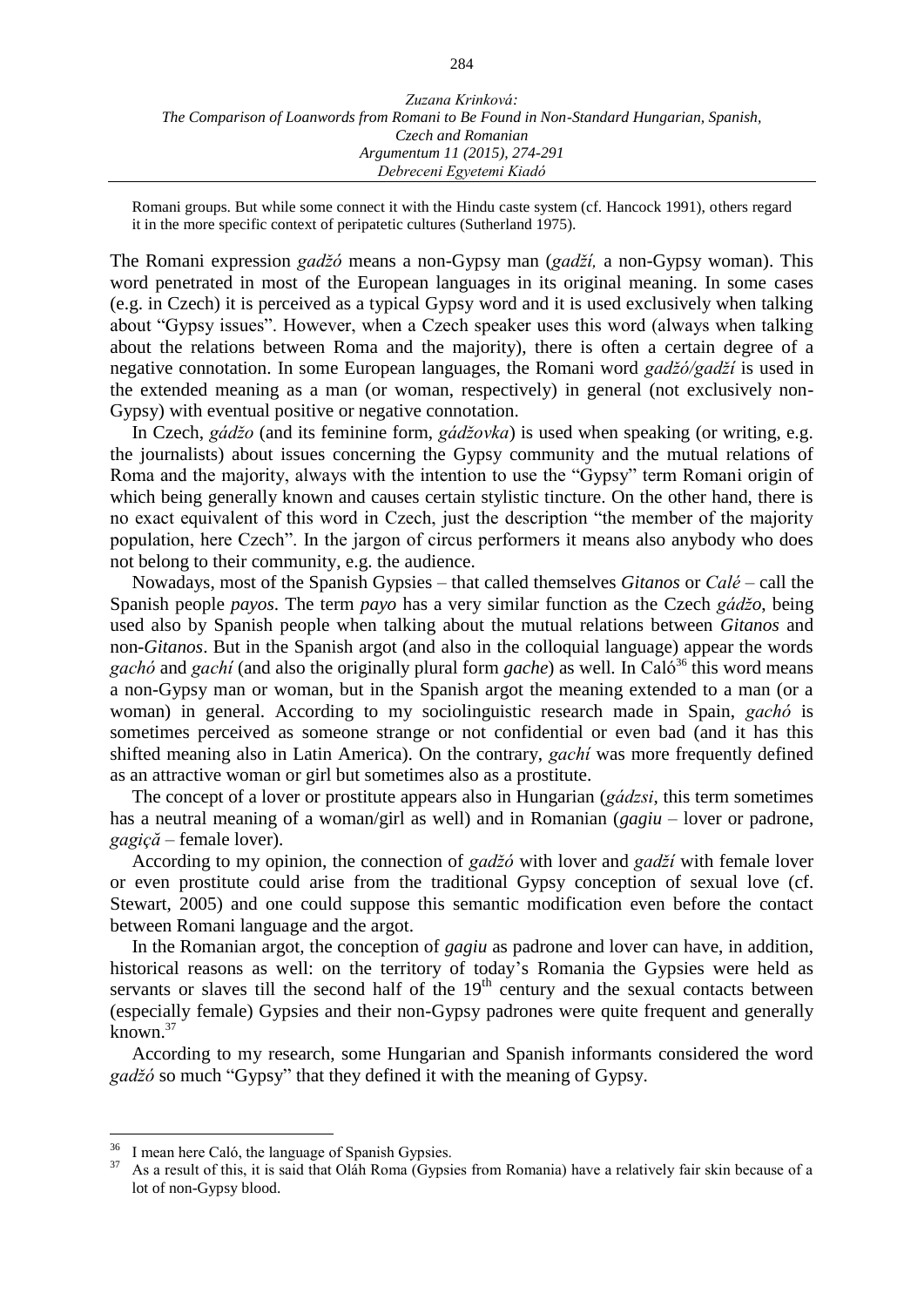| Zuzana Krinková:                                                                        |
|-----------------------------------------------------------------------------------------|
| The Comparison of Loanwords from Romani to Be Found in Non-Standard Hungarian, Spanish, |
| Czech and Romanian                                                                      |
| Argumentum 11 (2015), 274-291                                                           |
| Debreceni Egyetemi Kiadó                                                                |

The Gypsies used also other names for the neighbouring population. As an example I could mention the Romani word *xuláj* 'landowner, farmer' which penetrated in the Spanish argot as *julay/julai* with the meaning of imprudent. In this case, the shifted meaning of this word could be related to the well-known Gypsy ability to deceive, to trick a *gadžó.* The hero of Gypsy fairy-tales is often a clever Rom who is able to deceive a stupid, naive and simple-minded *gadžó*.

In some cities and environs in Czech Republic, Slovakia, Hungary, the Roma use the expression *goró* (in Hindi *gorá* means somebody of fair skin) instead of the word *gadžó* which was traditionally more connected to the rural areas. In the colloquial Hungarian appears the word *góré* with the meaning of 'boss, director', which comes from the vocative form of *goró* and this word is generally known among Hungarian youth.

In the Hungarian argot we also find expressions from Romani *rányi* with the meaning of 'lady' and *raj* with the meaning of 'padrone' (in these cases, the original Romani meaning was preserved).

In the languages of the majority population appear also some Romani expressions which designate members of the Roma community. The term *Rom* (pl. *Roma)* penetrated into the awareness of most of the European speakers as an alternative denomination for the Gypsies. The term is closely connected to a certain emancipation movement of the Gypsies who started to present themselves with their own ethnic denomination. In Czech colloquial language, the derivate *romák* (Rom with negative connotation) appears.

The expression *more*, used among Roma people for addressing a younger Gypsy male, appears in Hungarian (*móré*) with the meaning of Gypsy.

In the argot and colloquial language, we can also find words refering to young Roma. The Romani language makes difference between Gypsy and non-Gypsy boy/son and girl/daughter. The Gypsy boy/son is *čhavó*, the Gypsy girl/daughter is *čhaj*, the non-Gypsy boy is *rakló* and the non-Gypsy girl is *raklí*.

The terms for non-Gypsy youth appear e.g. in the Spanish argot as *lacorro* (boy) and *lacorra*, *lacorrilla* ('prostitute'). There is again, like in the case of *gadží*, this connection between a prostitute and a non-Gypsy girl. Nevertheless, the words *čhavó* and *čhaj,* much more common in the European languages, extended in the most of cases their meaning to a 'boy' or 'girl' in general.

In the colloquial Hungarian, there are the expressions *csávó*, *csávesz* with the meaning of a 'man, young man or a guy', *csaj*, *csajszi*, *csajszli* with the meaning of a 'girl, girl-friend' (and also with derivates as *csajozni* – 'to go out with a girl').

In the colloquial European Spanish we find a very spread word *chaval* 'boy, guy' and also *chavó*, *chavea*. The word *chavo* is very common in Latin American Spanish as well. In the Spanish argot appears *chai* 'girl, young prostitute' (and in the slang of Galicia *ja*, *jay* as girl, girl-friend) and diminutive forms *chaborró*, *chaborrillo* 'little boy'.

In the Czech argot we can find *čajka*, in Slovak *čaja*, in German *Tschei* (this word is documented also in Romanian, Swedesh, etc.)

As I already mentioned, Roma make difference between *rom-romní* (Rom, husband – Rom, wife) and *gadžó-gadží.* But at the same time in Romani does exist a general expression for a human: *manuš* 'male human' and *manušní* 'female human' as well and also a general expression for 'man' –  $mur\zeta$  – and 'woman' –  $d\zeta uvli$ . Some of these terms also penetrated into the argot. The term m*anuš* appears in Spanish as *manu*, *manús* with the meaning of 'man', in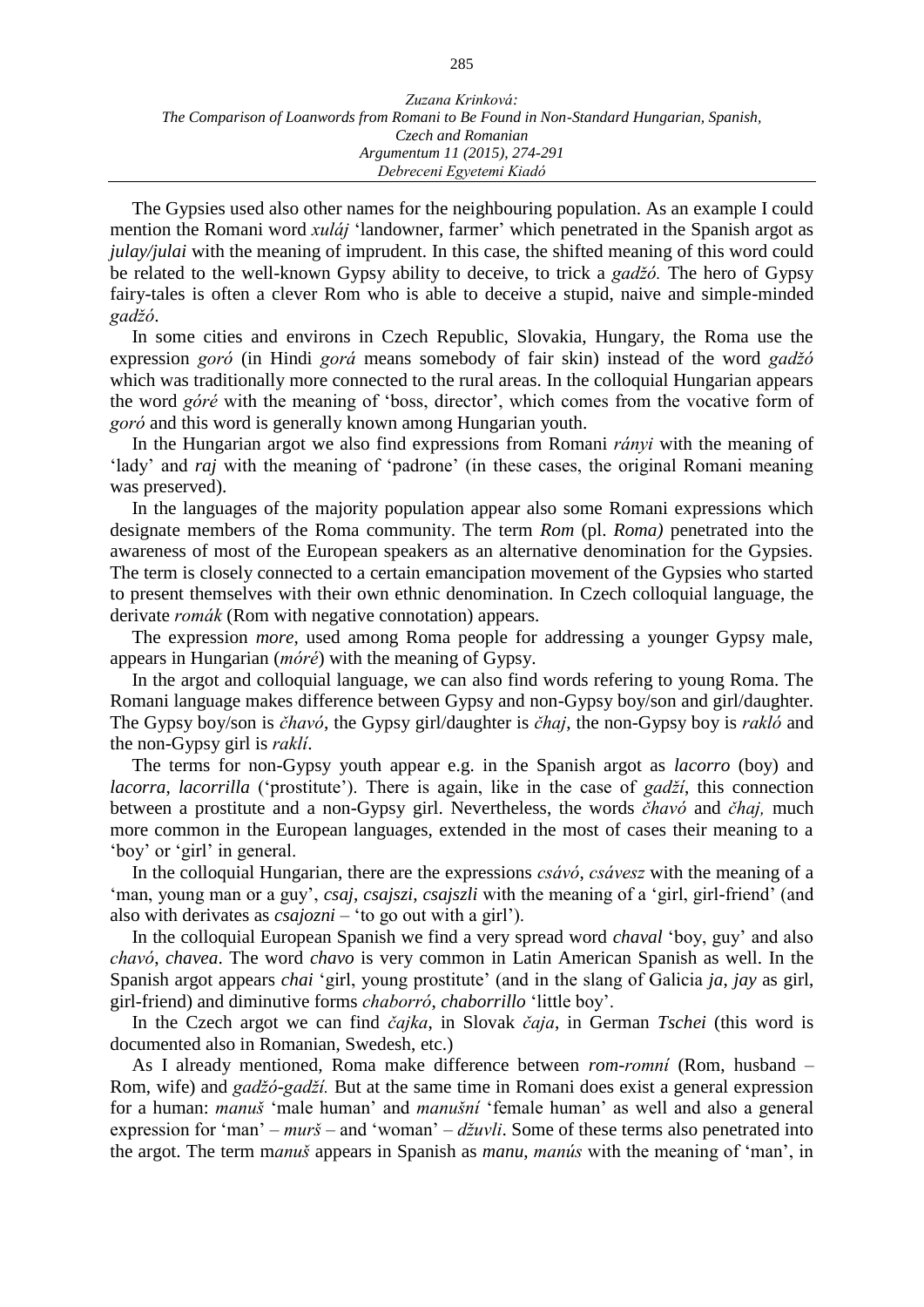Hungarian – *manus*, *manusz* (also with the meaning of 'man'). The Romani expression *džuvlí* (in the territory of Romania also in the variant *žuli*) appears in Romanian as *julă*.

## *5.2 Semantic shift and modification of the meaning*

The original semantic meaning remains often preserved (e.g. the Spanish *bul* 'bottom', *mollate* 'wine', *acáis* 'eyes', *brejes* 'years'*, chuquel* 'dog'). Generally however the Romisms are perceived rather pejoratively as it had turned out in my sociolinguistic research: Rom. *vakerel* 'he speaks' > Hung. *vakerál* 'he tattles'; Rom. *pijel* 'he drinks' > Hung. *piál* 'he boozes', Rom. *čhaj* 'Roma girl, daughter' > Span. *chai* 'young prostitute'.

In some cases there has been a meaning shift, or a broadening or narrowing of the meaning of the word. We may however find various semantic modifications already in Romani dialects themselves from where the Romisms get to major languages. The example of a common semantic modification documented in various Romani dialects is e.g. the shift on the ground of the same quality: *loló* 'red' > 'tomato' or *laló* 'mute; stupid' > 'labelling of the member of a neighbouring nation' (cf. *lalorró* 'Portuguese' in Caló). Nevertheless it is evident in some cases that the meaning modification happens as late as in the Romism: such as in Caló *majaró* 'saint' > Span. argot and colloquial Spanish *majara*, *majareta* 'fool'; Rom. *mang*- 'to ask for' > Caló/Span. *mangar* 'to beg' > Span. *mangar* 'steal'; Rom. *rat* 'night' > Caló *rachí* 'night' > Span. or Galician (among others in the province La Coruña) *rachí* 'drinking-bout'. Another example is the Romani adjective *phuró* 'old' (Caló *puró*), which has penetrated into colloquial Spanish in the form of the *pureta* 'young person which behaves as the old one', *purili* 'old person, retired person', 'conservative person', *puril* (in the province La Coruña) 'older person', also 'parent'.<sup>38</sup>

The semantic modification can be in some cases quite comprehensively varied, such as for the aforementioned word *gadžó*. The Romani expression *gadžó* 'non-Roma male' and its female counterpart *gadží* have penetrated into majority of European languages being it either in their original meaning or in the general one as 'male/female' (with possible positive or negative connotations). The word appears in the Czech (*gádžo*, *gádžovka*, in Hungarian (*gádzsó, gádzsi*), in Romanian (*gagiu, gagică*), in Spanish (*gachó*, *gachí*).

The Spanish Roma people call the Spanish at present the most often by means of the expression *payos* which comes from the old Spanish *Germanía* and has got into the Spanish awareness similarly as the Czech *gádžo*. In the Spanish argot though, but also in the vernacular one, there is also *gachó* and its female counterpart *gachí*. Sanmartín Sáez (1999: 391) states that "this word has been adopted from the *gachó*, *gachí* 'the male or female of the non-Roma origin', but the shift of the meaning occurred since it does not label the person of non-Roma origin but any person." In DRAE there appear both words (with an attribution *vulgar*), *gachó* in the meaning 'male, especially as the lover of the woman' (cf. Romanian argot. *gagiu* 'lord, lover'<sup>39</sup>) and *gachí* as 'female, girl'.

My sociolinguistic research has shown that in Spanish the expression *gachó* is apart from neutral expressions perceived as 'untrustworthy, strange person', or even 'bad, nasty' (in this meaning it is to be found especially in Latin America), *gachí* is on another hand defined the

<sup>38</sup>  $\frac{38}{39}$  In the Romanian argot there is the expression *puriu* 'father'.

In Romanian argot the concept of the *gagiu* as the lord and lover can have in addition also historical reasons. The Roma people had been till the  $19<sup>th</sup>$  century held in the territory of Romania as bondsmen or slaves and there was quite frequently a sexual contact among them.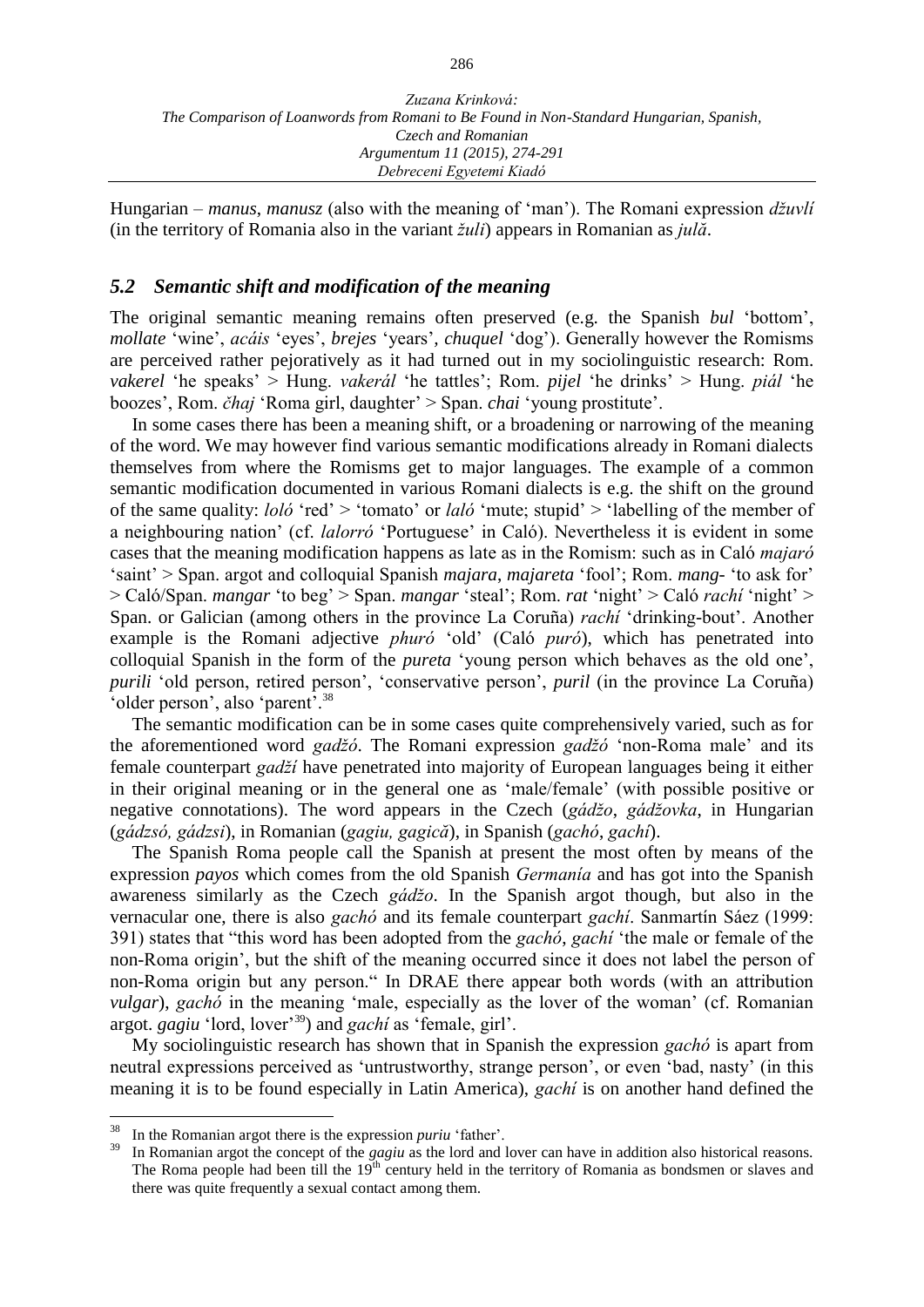most frequently as a 'pretty, attractive woman' (there is maybe a connectedness with a white complexion), but also the prostitute. *Gadží* in the meaning of the lover or prostitute appears in the Hungarian argot (*gádzsi*, but it can have also a neutral meaning 'woman, girl') and the Romanian one (*gagică* 'mistress'). The connection of *gadžó* with the lover and *gadží* with the mistress or prostitute originates in my opinion from a traditional Romani interpretation and we may suppose that the word could have got this meaning independently without the contact with the argot. Stewart (1997), who made a field investigation among the Roma people from Harangos (Hungary).

My survey has shown further on that only sporadically a shift of the meaning of the expression *gadž*ó 'non-Roma male' > *'*Roma male' has occurred, when the majority population perceives this word as a typically Romani and starts labelling by means of this word also the members of this ethnic group. I have thus recorded sporadically the definitions *gádzsó* 'Gypsy', *gácsi* 'Gypsy woman' in Hungarian and *gachó* 'Gypsy' in Spanish.

## **6 Conclusion/discussion**

In the non-standard varieties of European languages there are to be found loanwords from Romani. Their number differs in particular languages and depends on historical and sociocultural factors. Their inflow has been recorded mainly since the  $19<sup>th</sup>$  century, when the number of Romani loanwords grew up considerably in our investigated languages (and especially in Hungarian and Spanish). This tendency is apparently connected with industrialization and moving of Gypsies to the cities. Some of the words of Romani origin in Spanish and Hungarian have ceased to be perceived as argotic and nowadays form part of the colloquial language.

Our observed languages generally take over all the lexical categories, most frequently nouns, adjectives and verbs. The Romani stems can further be expanded by the means of derivational morphology of the respective majority languages. The loanwords have usually been fully adapted to the phonological and grammar system of the given majority language. We can find many loanwords of the same Romani base present in all of the investigated languages, though in single words their frequency of diffusion varies.

Our languages of interest share several tendencies regarding semantics. The original meaning of the word has been preserved in the majority of the cases. In some semantic fields, however, it tends to change: often it has either shifted towards a negative conception or has changed (i.e. meaning extension or meaning specification). I consider that such meaning changes have occurred because of social or historical reasons.

## **References**

- Adiego Lajara & Ignasi-Xavier (2005): The Vestige of Caló Today. In: *General and Applied Romani Linguistics.* Proceedings from the 6th International Conference on Romani Linguistics. Munich: Lincom, 60-78.
- Bakker, Peter (1998): Para-Romani languages versus secret languages: Differences in origin, structure and use. In: *The Romani Element in Non-Standard Speech*. Wiesbaden: Harrassowitz Verlag, 69-96.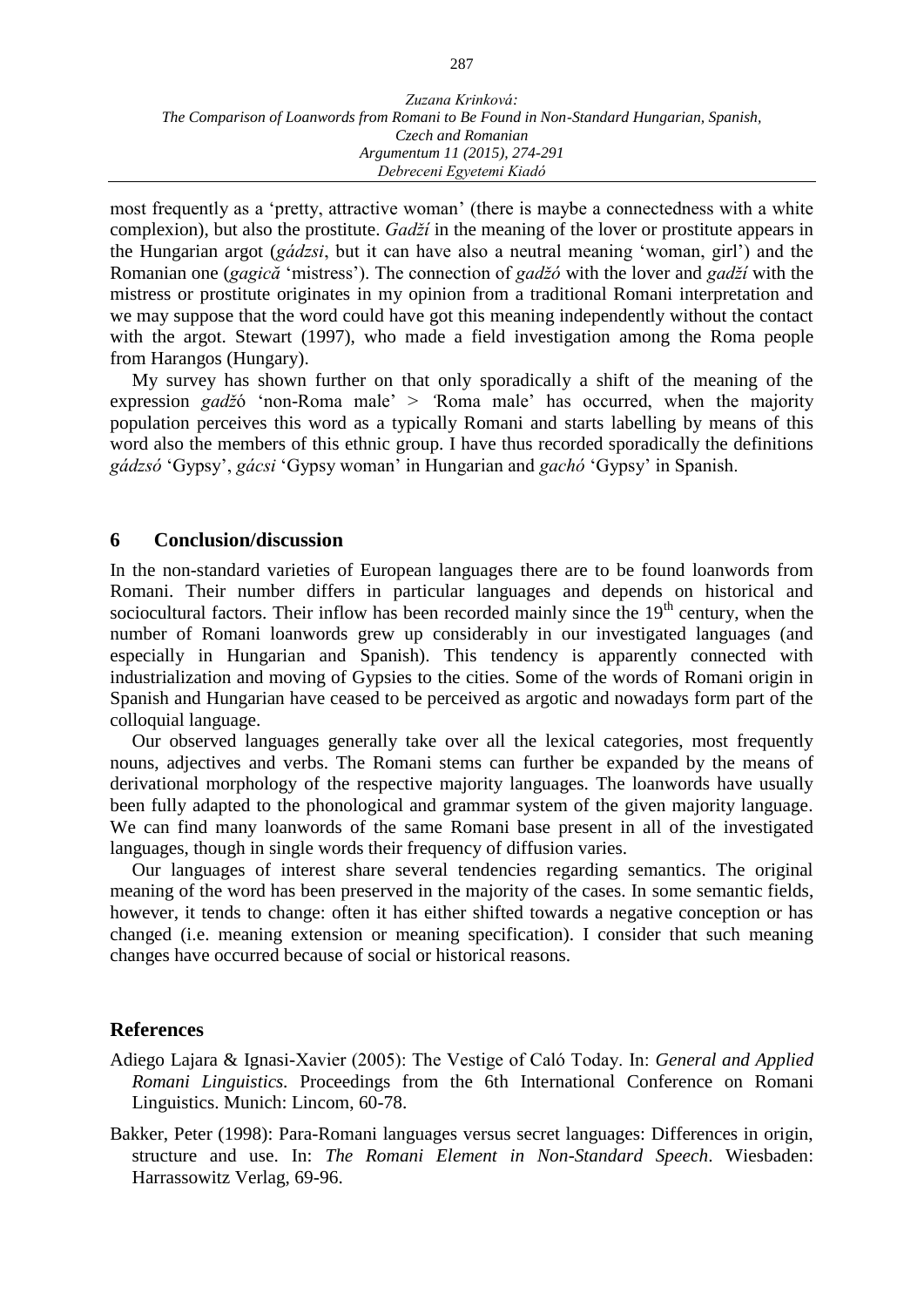- Benkő Loránd (1976): *A magyar nyelv történeti-etimológiai szótára*. Budapest: Akadémiai Kiadó.
- Besses, Luis (1989) (Reprinted version from 1905): *Diccionario de argot español*. Cádiz: Universidad de Cádiz.
- Boretzky, Norbert (1998): Der Romani-Wortschatz in den Romani-Misch-Dialekten (Pararomani). In: *The Romani Element in Non-Standard Speech*. Wiesbaden: Harrassowitz Verlag.
- Boretzky, Norbert & Igla, Birgit (1994): *Wörterbuch Romani – Deutsch – Englisch für den südosteuropäischen Raum: mit einer Grammatik der Dialektvarianten.* Wiesbaden: Harrassowitz Verlag.
- Buzek, Ivo (2010): *La imagen del gitano en la lexicografía española*. Brno: Masarykova Univerzita.
- Buzek, Ivo (2011): *Historia crítica de la lexicografía gitano-española*. Brno: Masarykova Univerzita.
- Cioranescu, Alexandru (2005): *Dicționarul etimologic al limbii romane*. București: Saeculum.
- Clavería, Carlos (1951): Estudios sobre los gitanismos del español. *Revista de Filología Española,* Anejo LII, Madrid.
- Clavería, Carlos (1953): Nuevas notas sobre los gitanismos del español. *Boletín de la RAE*, vol. 33, 73-93.
- Coelho, Adolfo (1892): *Os ciganos de Portugal: com um estudo sobre o calão.* Lisboa: Imprenta Nacional.
- Čengerová, Zuzana (2007): *Výrazy z romštiny ve španělštině a maďarštině.* Charles University in Prague, Faculty of Arts. Unpublished M.A. thesis.
- Esnault, G. (1935): Ciganismes en francais et gallicismes des cigains. *Journal of the Gypsy Lore Society*, series 3, 14, 72-86.
- Fraser, Angus (1995): *The Gypsies*. 2nd ed. Oxford: Willey-Blackwell.
- Grant, Anthony P. (1998): Romani words in non-standard British English and the Development of Angloromani. In: *The Romani Element in Non-Standard Speech*. Wiesbaden: Harrassowitz Verlag.
- Graur, Alexandru (1934): Les mots tsiganes en roumain. *Bulletin Linguistique Romane* 2, 108-200.
- Hidalgo, Juan (1609): Bocabulario de Germanía. In *Gregorio Mayans y Siscar, Orígenes de la lengua española*. Madrid: Librería de Victoriano Suárez,1873, 226-267 (http://www.ucm.es/BUCM/nebrija/40334.php?q2=Hidalgo%2C+Juan).
- Holub, J. & Leyer, S. (1978): *Stručný etymologický slovník jazyka českého*. Praha: Státní pedagogické nakladatelství.
- Hugo, Jan et al. (2006): *Slovník nespisovné češtiny*. 2. vydání. Praha: Maxdorf.
- Hübschmannová, Milena, Šebková, Hana & Žigová, Anna (2001): *Romsko-český a českoromský kapesní slovník.* Praha: Fortuna.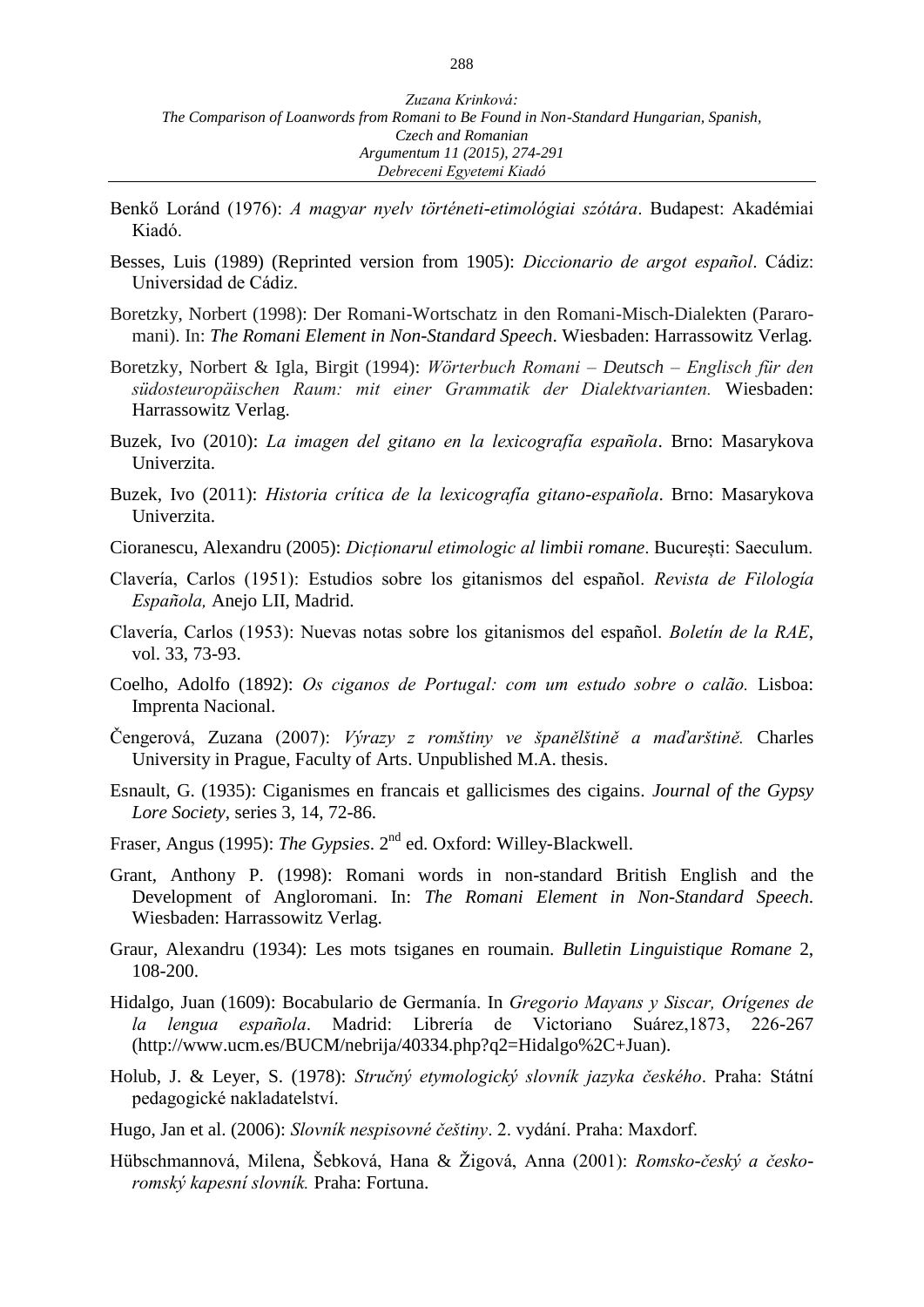Juhász József et al. (1999): *Magyar értelmező kéziszótár*. Budapest: Akadémiai Kiadó.

- Kakuk Mátyás (1997): *Cigány közvetítésű jövevényszavak a magyar nyelvben.* Szolnok: Az MTA Jász-Nagykun-Szolnok Megyei Testülete.
- Kis Tamás (ed.) (1997): *A szlengkutatás útjai és lehetőségei*. Debrecen: Kossuth Egyetemi Kiadó.
- Kluge, Friedrich (1901): *Rotwelsch. Quellen und Wortschatz der Gaunersprache und der verwandten Geheimsprachen.* Straßburg: Karl Trübner.
- Kluyver, A. (1934): Romani words in Dutch slangs. *Journal of the Gypsy Lore Society*, series 3, 13, 1-8.
- Kniezsa István (1974): *A magyar nyelv szláv jövevényszavai*, II. kötet. Budapest: Akadémiai Kiadó.
- Kostov, Kiril (1956): Ciganski dumi v bulgarskite tajni govori. *Izvestija na Instituta za Bulgarski Ezik* 4.
- Kostov, Kiril (1970): Lehnwörter zigeunerischen Ursprungs im türkischen Argot. *Balkansko Ezikoznanie* 14, 83-97.
- Kotsinas, Ulla-Brit (1996): *Stockholm-slang. Folkligt språk från 80-tal till 80-tal*. Stockholm: Norstedts.
- Kövecses Zoltán (1998): *Magyar szlengszótár.* Budapest: Akadémiai Kiadó.
- Krinková, Zuzana (2013): *Vzájemné ovlivňování romštiny, španělštiny a dalších jazyků Pyrenejského poloostrova.* Charles University in Prague, Faculty of Arts. Unpublished PhD. thesis.
- Krinková, Zuzana (2014): Acerca de la problemática de la investigación sociolingüística de un léxico marginal: los gitanismos presentes en las variantes del español no estándar. In: *Al pie de la(s) letra(s)*. Sborník příspěvků ze Setkání hispanistů na JU v Českých Budějovicích 2014. [online]: http://alpiedelasletras.sweb.cz/krinkova\_zuzana\_gitanismos\_ espanol\_no\_estandar.pdf
- Kyuchukov, Hristo & Bakker, Peter (1999): A note on Romani words in the Gay slang of Istanbul. *Grazer Linguistische Studien* 51, 95-98.
- Ladefoged, Jakob (1998): Romani elements in non-standard Scandinavian varieties. In: *The Romani Element in Non-Standard Speech*. Wiesbaden: Harrassowitz Verlag.
- Lapov, Zoran (2005): The Romani groups and dialects in Croatia: With a special emphasis on the Romani borrowings in the Croatian language. In: Schrammel, B., Halwachs, D.W. & Ambrosch, G. (eds.): *General and Applied Romani Linguistics.* Proceedings from the 6th International Conference on Romani Linguistics, edited by Munich: Lincom Europa, 79- 89.
- Leeuwen-Turnovcová, Jiřina van (1993): *Historisches Argot und neuer Gefängnisslang in Böhmen.* Teil 1. Wörterbuch. Berlin: Harrassowitz Verlag. XIV.
- Leschber, Corinna (1995): Romani lexical items in colloquial Rumanian. In: *Romani in contact: History, structure and Dialectology*. Amsterdam: John Benjamins, 151-176.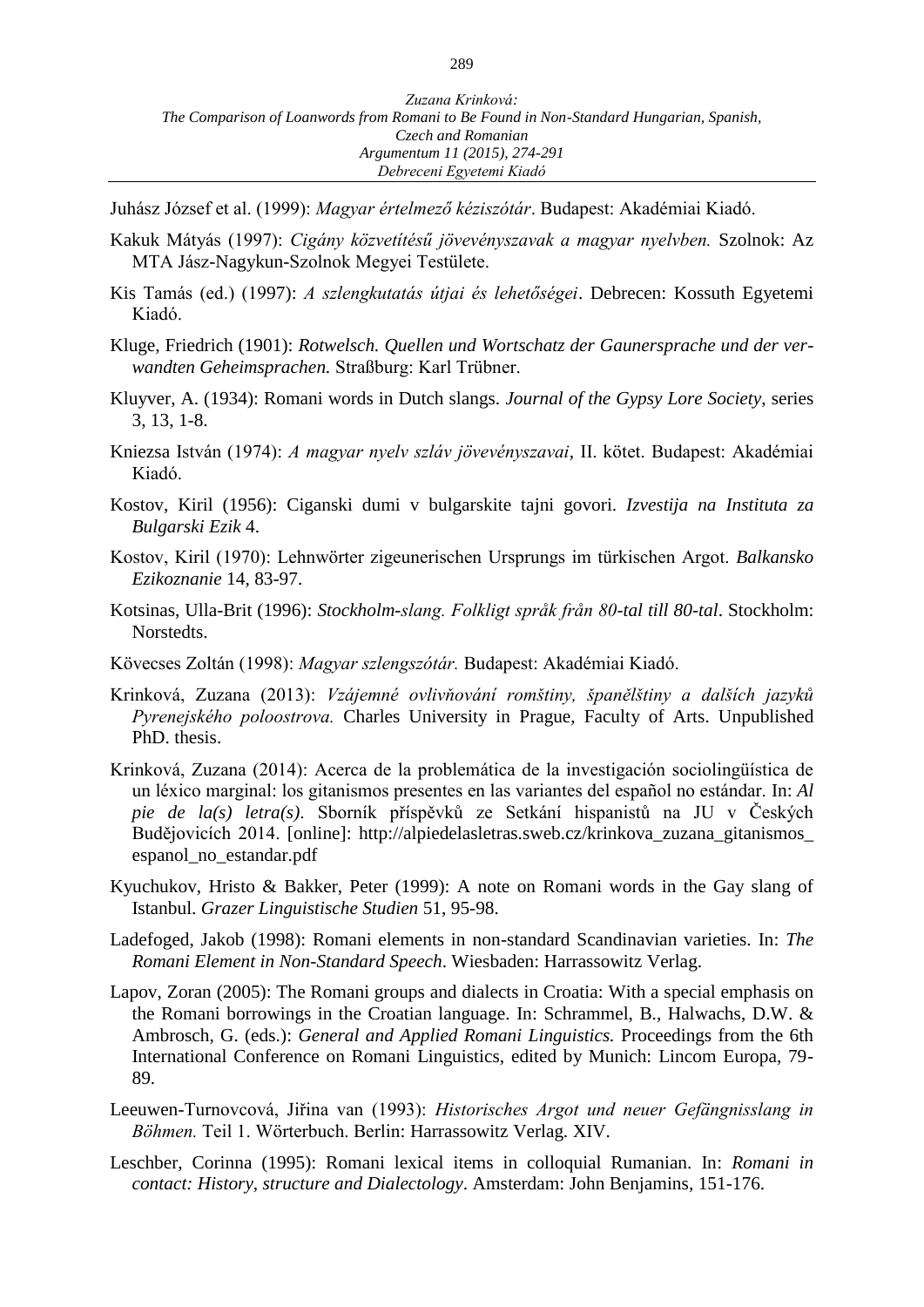Machek, Václav (1971): *Etymologický slovník jazyka českého*. Praha: Academia.

- Matras, Yaron (ed.) (1995): *Romani in Contact. The History, Structure and Sociology of a Language.* Amsterdam/Philadelphia: John Benjamins.
- Matras, Yaron (1998): The Romani element in German secret languages: Jenisch and Rotwelsch. In: *The Romani Element in Non-Standard Speech*. Wiesbaden: Harrassowitz Verlag, 193-230.
- Matras, Yaron (ed.) (1998): *The Romani Element in Non-Standard Speech*. Wiesbaden: Harrassowitz Verlag.
- Matras, Yaron (2002): *Romani. A Linguistic Introduction*. Cambridge: Cambridge University Press.
- Max, Frédéric (1972): Apports tsiganes dans l'argot français moderne. *Etudes Tsiganes* 10, 12-18.
- Miklosich, Franz (1876): Zigeunerische Elemente in den Gaunersprachen Europas. *Sitzungberichte der Kaiserlichen Akademie der Wissenschaften* 83, 535-562.
- Nyusztay, Antal (1920): Czigányszók a magyarban. *Magyar Nyelv* 16, 160.
- Pasquali, Pietro Settimio (1935): Romani words in Italian slangs. *Journal of the Gypsy Lore Society*, series 3, vol. 14, 44-51.
- Puchmayer, Anton Jaroslaw (1821): *Románi Čib, das ist: Grammatik und Wörterbuch der Zigeuner Sprache (…) Dazu als Anhang die Hantýrka oder die Tschechische Diebessprache.* Praha: Fürst-erzbischöflichen Buchdruckerey.
- Real Academia Española (2001): *Diccionario de la lengua española*. Madrid: Espasa.
- Romero Gualda, Ma Victoria (1991): *Gitanismos*. Ediciones Rialp: A. S. Gran Enciclopedia Rialp.
- Ropero Núñez, Miguel (1991): *El léxico caló en el lenguaje de flamenco*. Sevilla: Secretariado de publicaciones de la Universidad de Sevilla.
- Salillas, Rafael (1896): *El delincuente español. El lenguaje : (estudio filológico, psicológico y sociológico) : con dos vocabularios jergales. El caló jergal.* Biblioteca virtual Miguel de Cervantes. [online]: http://www.cervantesvirtual.com/servlet/SirveObras/081450854997 69451867857/index.htm
- Sanmartín Sáez, Julia (1999): *Diccionario de argot*. Madrid: Espasa.
- Scala, A. (2004): L'elemento lessicale zingaro nei gerghi italiani della malavita: nuove azquisizioni. *Quaderni di semantica*, vol. 25, 1, 103-127.
- Stewart, Michael (1997): *The Time of Gypsies*. Boulder: Westview Press.
- Schirm Anita (2006): A magyar nyelv cigány eredetű jövevényszavai. *Nyelvtudomány* 2, 149- 163.
- Sztojkó Ilona (2002): *Magyar-roma kéziszótár*. Szeged: Genvin Bt.